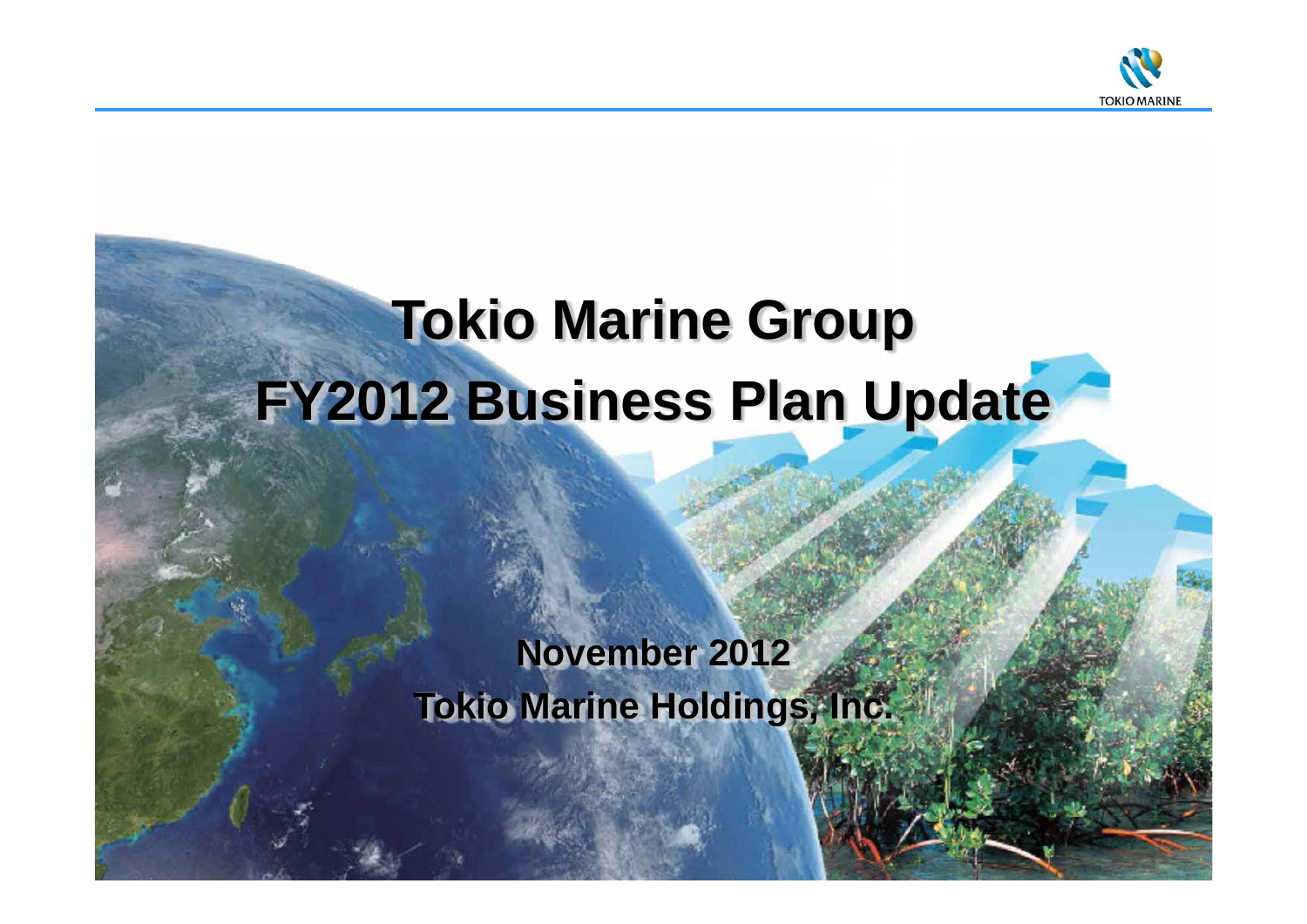# **Table of Contents**



| <b>I. Group Business Plan Outlook</b>                                                                  | $\cdots \cdots \cdots P$ 1                                   |  |  |  |  |  |  |  |
|--------------------------------------------------------------------------------------------------------|--------------------------------------------------------------|--|--|--|--|--|--|--|
|                                                                                                        | <b>II. Business Plan Outlook and Strategy by Each Domain</b> |  |  |  |  |  |  |  |
| <b>Domestic Non-Life</b>                                                                               | $\cdots \cdots P.6$                                          |  |  |  |  |  |  |  |
| <b>Domestic Life</b>                                                                                   | $\cdots \cdots \cdots P$ . 11                                |  |  |  |  |  |  |  |
| $\checkmark$ International Insurance                                                                   | P. 14                                                        |  |  |  |  |  |  |  |
| $\checkmark$ Asset Management                                                                          | $\cdots \cdots \cdots P. 23$                                 |  |  |  |  |  |  |  |
| $\checkmark$ ERM & Return to Shareholders                                                              | $\cdots \cdots \cdots P. 25$                                 |  |  |  |  |  |  |  |
| <b>Reference</b>                                                                                       | 111111111 P. 28                                              |  |  |  |  |  |  |  |
| ◆ Abbreviations used in this material                                                                  |                                                              |  |  |  |  |  |  |  |
| TMNF: Tokio Marine & Nichido Fire Insurance Co., Ltd.                                                  |                                                              |  |  |  |  |  |  |  |
| NF: Nisshin Fire & Marine Insurance Co., Ltd.<br>TMNL: Tokio Marine & Nichido Life Insurance Co., Ltd. |                                                              |  |  |  |  |  |  |  |
| FL : Tokio Marine & Nichido Financial Life Insurance Co., Ltd.                                         |                                                              |  |  |  |  |  |  |  |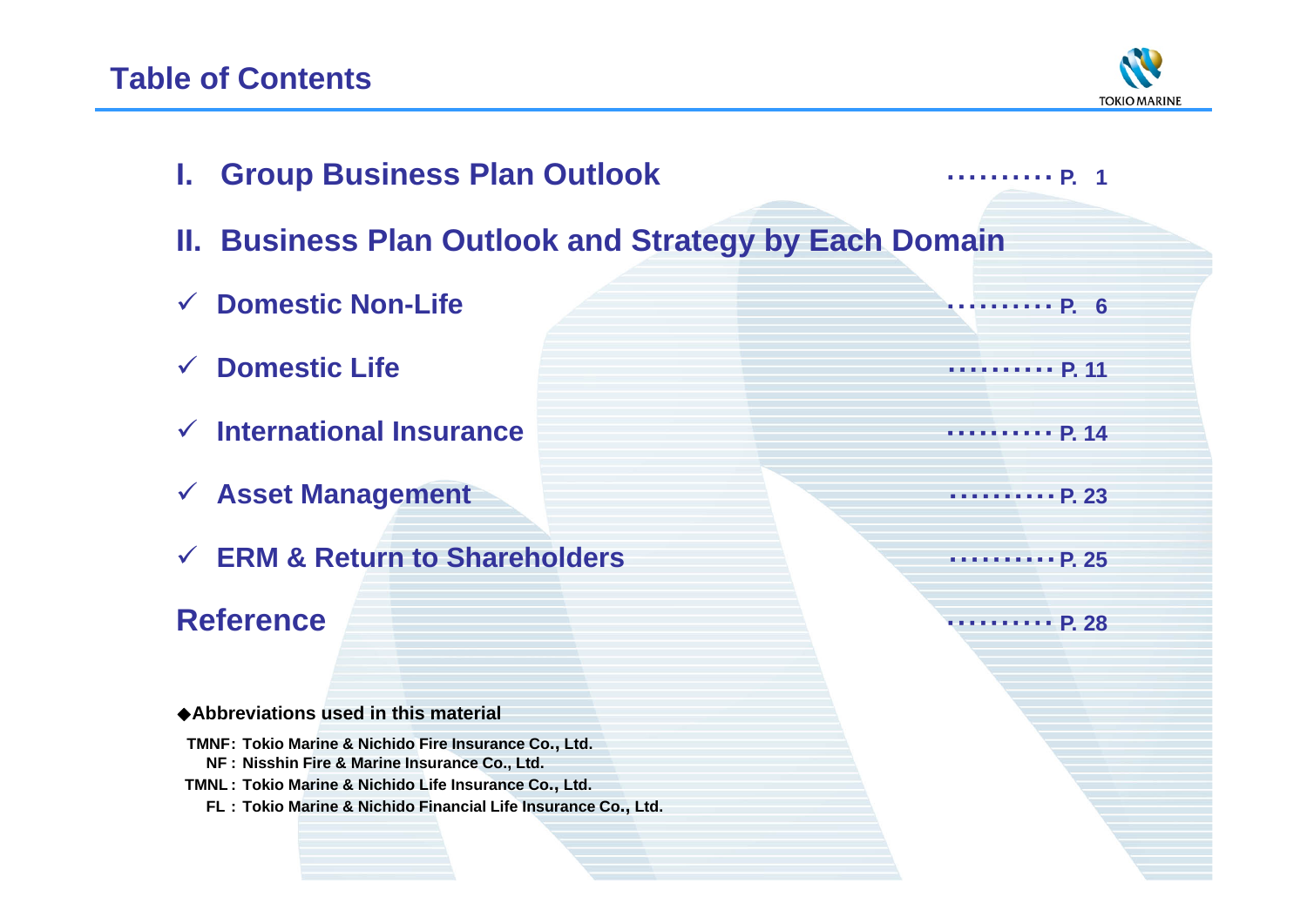

**1**

# **I. Group Business Plan Outlook**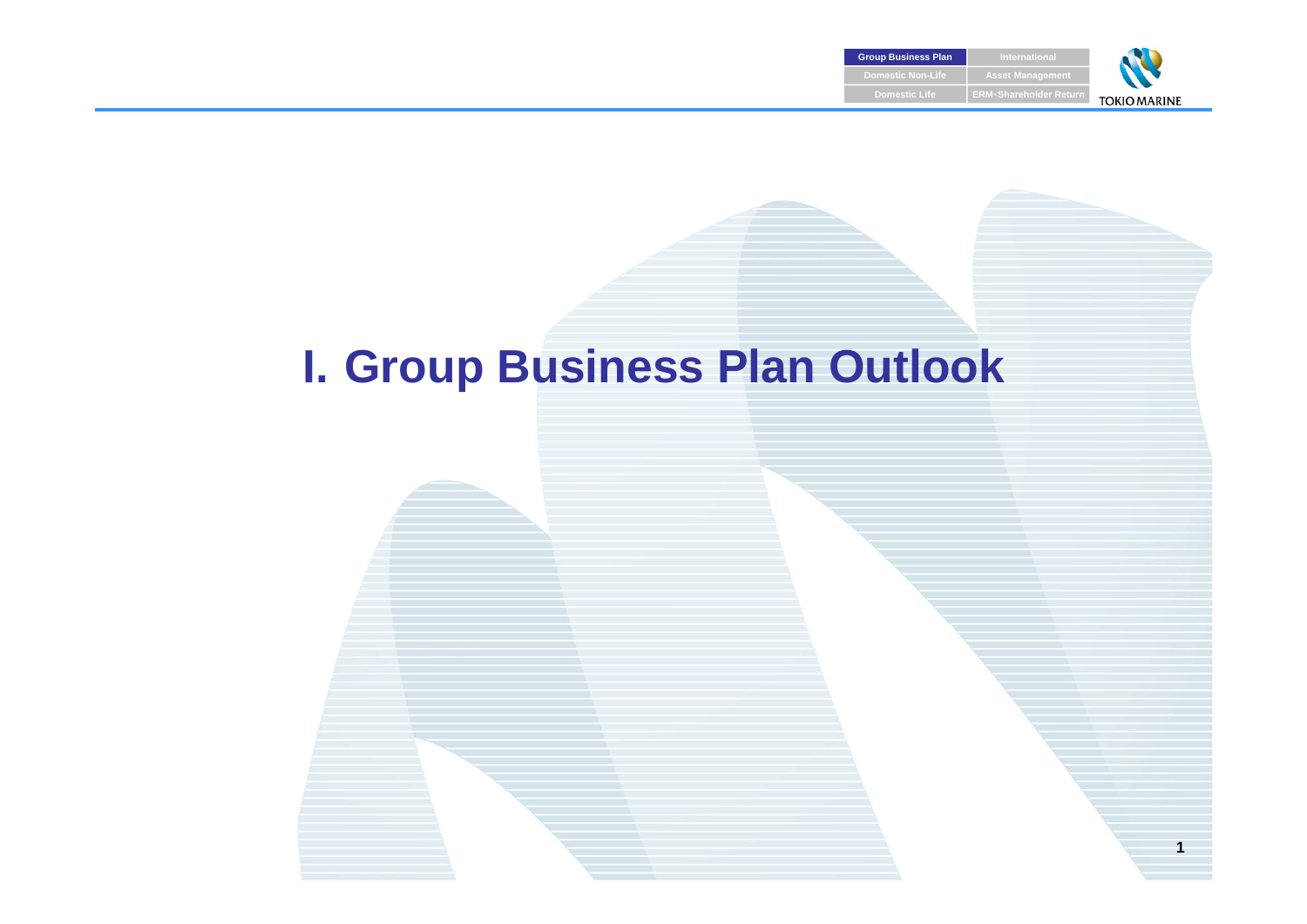**Insurance premium growth in domestic non-life, domestic life, and international insurance all expected to exceed the original projections (excluding FX effects)**

**Adjusted earnings projections revised downwards due to effects of natural catastrophes, however improving significantly from FY2011**

**Domestic non-life: Auto profitability and overall operational efficiency expected to improve, in line with the initial plan**

**Domestic life: Aim continuous profit growth by advancing product and channel strategy**

**International insurance: Aim sustainable growth by implementing growth strategies, despite negative effects of natural catastrophes**

**Enterprise Risk Management: Continue to reduce business related equities. Maintained interim ESR at 117% level**

**Return to shareholders: Expect an increase of annual dividends per share by 10% to 55 yen**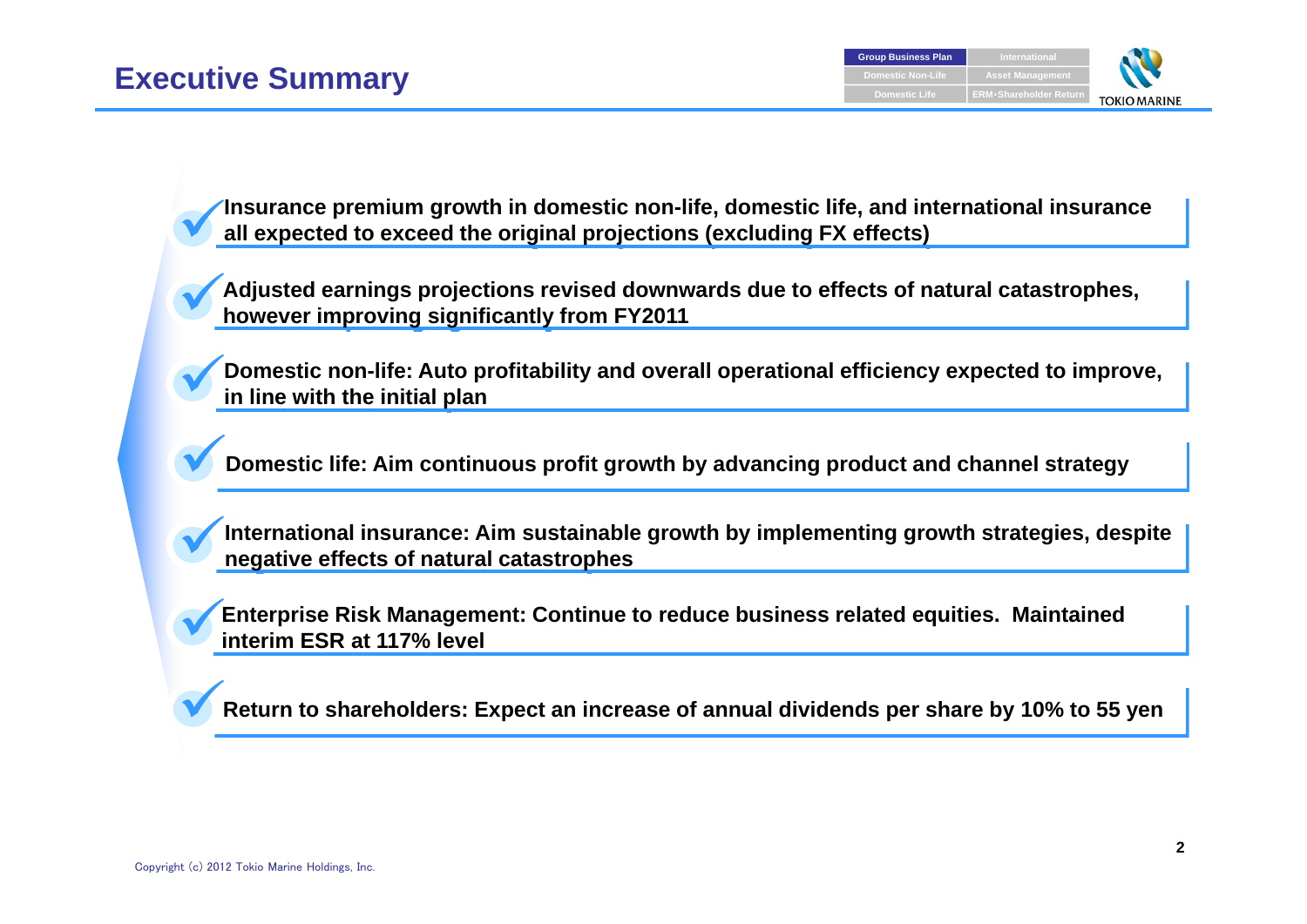

#### **2Q FY2012 Consolidated Results** (billions of yen)

|                        | FY2011               |                      | FY2012  |          |
|------------------------|----------------------|----------------------|---------|----------|
|                        | 2Q<br><b>Results</b> | 2Q<br><b>Results</b> | Change  | YoY      |
| Net Premiums Written   | 1195.6               | 1251.1               | 55.5    | 4.6%     |
| Life Premiums          | 160.5                | 181.0                | 20.5    | 12.8%    |
| <b>Ordinary Profit</b> | 119.1                | 82.9                 | $-36.2$ | $-30.4%$ |
| Net Income             | 79.0                 | 62.5                 | $-16.5$ | $-20.9%$ |

#### **2Q FY2012 Adjusted Earnings** (billions of yen)

|                         | FY2011               |                      | FY2012 |          |
|-------------------------|----------------------|----------------------|--------|----------|
|                         | 2Q<br><b>Results</b> | 2Q<br><b>Results</b> | Change | YoY      |
| Domestic Non-Life       | 26.9                 | 26.4                 | $-0.4$ | $-1.6%$  |
| Domestic Life*          | 0.1                  | 16.4                 | 16.3   | 8,533.4% |
| International Insurance | 13.4                 | 28.3                 | 14.8   | 109.7%   |
| Financial & General     | 2.0                  | 2.1                  | 0.0    | 2.6%     |
| Group Total             | 42.6                 | 73.3                 | 30.7   | 72.0%    |

#### • Net Premiums Written

 Increased due to premium growth at domestic non-life subsidiaries including TMNF mainly in auto, as well as in international insurance business including Philadelphia, Kiln, and reinsurance subsidiaries

#### ● Life Premiums

– Increased due to steady premiums growth of in-force policies at TMNL and favorable sales growth of a new product in Asia (ex-Japan)

#### **• Ordinary Profit & Net Income**

 Decreased by ¥36.2B and ¥16.5B respectively mainly due to a decrease in gains from reversal of catastrophe loss reserves and impairment losses on securities at TMNF, despite a revenue increase in TMNL and international insurance business

#### **• Group Total Adjusted Earnings**

Increased by ¥30.7B mainly due to the below factors

- Change in EV in domestic life insurance business improved due to the reversal effect of the lower interest rates in FY2011
- Adjusted earnings in international insurance business increased mainly due to the reversal effect of natural catastrophe losses in FY2011

\*Adjusted earnings in domestic life insurance business Simplified calculation method is applied for EV as of end of Sept, 2011 and as of end of Sept, 2012. The calculation is an unaudited basis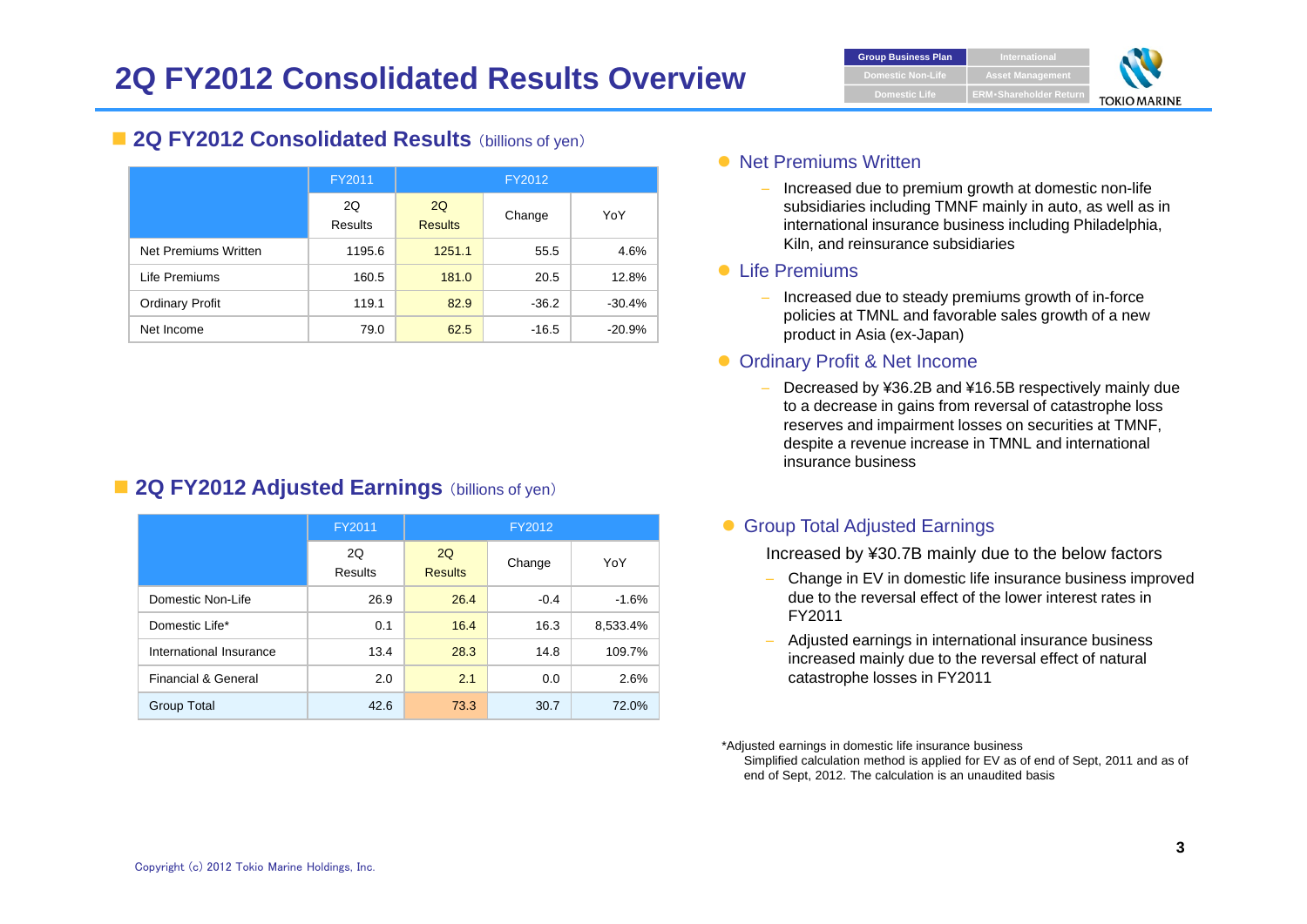

#### **FY2012 Consolidated Projections** (billions of yen)

|                        | FY2011  | <b>FY2012 Projections</b> |                       |                         |                       |  |  |
|------------------------|---------|---------------------------|-----------------------|-------------------------|-----------------------|--|--|
|                        | Results | Original<br>(a)           | <b>Revised</b><br>(b) | Difference<br>$(b)-(a)$ | Difference<br>$(\% )$ |  |  |
| Net Premiums Written   | 2,324.4 | 2,490.0                   | 2,480.0               | $-10.0$                 | $-0.4%$               |  |  |
| Life Premiums          | 344.5   | 430.0                     | 430.0                 |                         |                       |  |  |
| <b>Ordinary Profit</b> | 160.3   | 165.0                     | 145.0                 | $-20.0$                 | $-12.1%$              |  |  |
| Net Income             | 6.0     | 105.0                     | 90.0                  | $-15.0$                 | $-14.3%$              |  |  |

### **FY2012 Adjusted Earnings Projections** (billions of yen)

|                         | FY2011  | <b>FY2012 Projections</b> |                       |                                |                          |  |  |  |
|-------------------------|---------|---------------------------|-----------------------|--------------------------------|--------------------------|--|--|--|
|                         | Results | Original<br>(a)           | <b>Revised</b><br>(b) | <b>Difference</b><br>$(b)-(a)$ | <b>Difference</b><br>(%) |  |  |  |
| Domestic Non-Life       | $-26.1$ | 42.0                      | 48.0                  | 6.0                            | 14.3%                    |  |  |  |
| Domestic Life           | 15.9    | 53.0                      | 41.0                  | $-12.0$                        | $-22.6%$                 |  |  |  |
| International Insurance | $-11.9$ | 68.0                      | 47.0                  | $-21.0$                        | $-30.9%$                 |  |  |  |
| Financial & General     | 2.6     | 2.0                       | 2.0                   | 0.0                            |                          |  |  |  |
| Group Total             | $-19.5$ | 165.0                     | 138.0                 | $-27.0$                        | $-16.4%$                 |  |  |  |

#### • Net Premiums Written

– Downward revision by ¥10.0B from the original projections mainly due to the effects of the appreciation of the yen at overseas subsidiaries

#### **• Ordinary Profit & Net Income**

- Downward revision by ¥20.0B and ¥15.0B respectively from the original projections mainly due to an increase in net incurred losses relating to natural catastrophes in Japan and overseas including Hurricane Sandy
- Net incurred losses from Hurricane Sandy which landed on the U.S. East Coast in October is estimated to be approx. ¥30.0B at present (subject to change as claims assessment progresses)

#### **• Group Total Adjusted Earnings**

 Downward revision by ¥27.0B from the original projections mainly due to the impact of natural catastrophes in Japan and overseas including Hurricane Sandy and factoring in effects of the expected increase in consumption tax rate in domestic life insurance business

#### **• Impact of Hurricane Sandy (billions of yen)**

| <b>Financial Accounting</b><br><b>Basis</b> | Total          | <b>Overseas</b><br><b>Subsidiaries</b> | <b>TMNF</b> |
|---------------------------------------------|----------------|----------------------------------------|-------------|
| Net Incurred Losses<br>(before tax)         | approx. $30.0$ | approx. 20.0                           | approx 10.0 |
| Net Income<br>(after tax)                   | approx. 13.0   | approx 13.0                            |             |
| <b>Adjusted Earnings Basis</b>              | Total          | International<br>Insurance             | <b>TMNF</b> |
| <b>Adjusted Earnings</b><br>(after tax)     | approx. 19.0   | approx. 14.0                           | approx. 5.0 |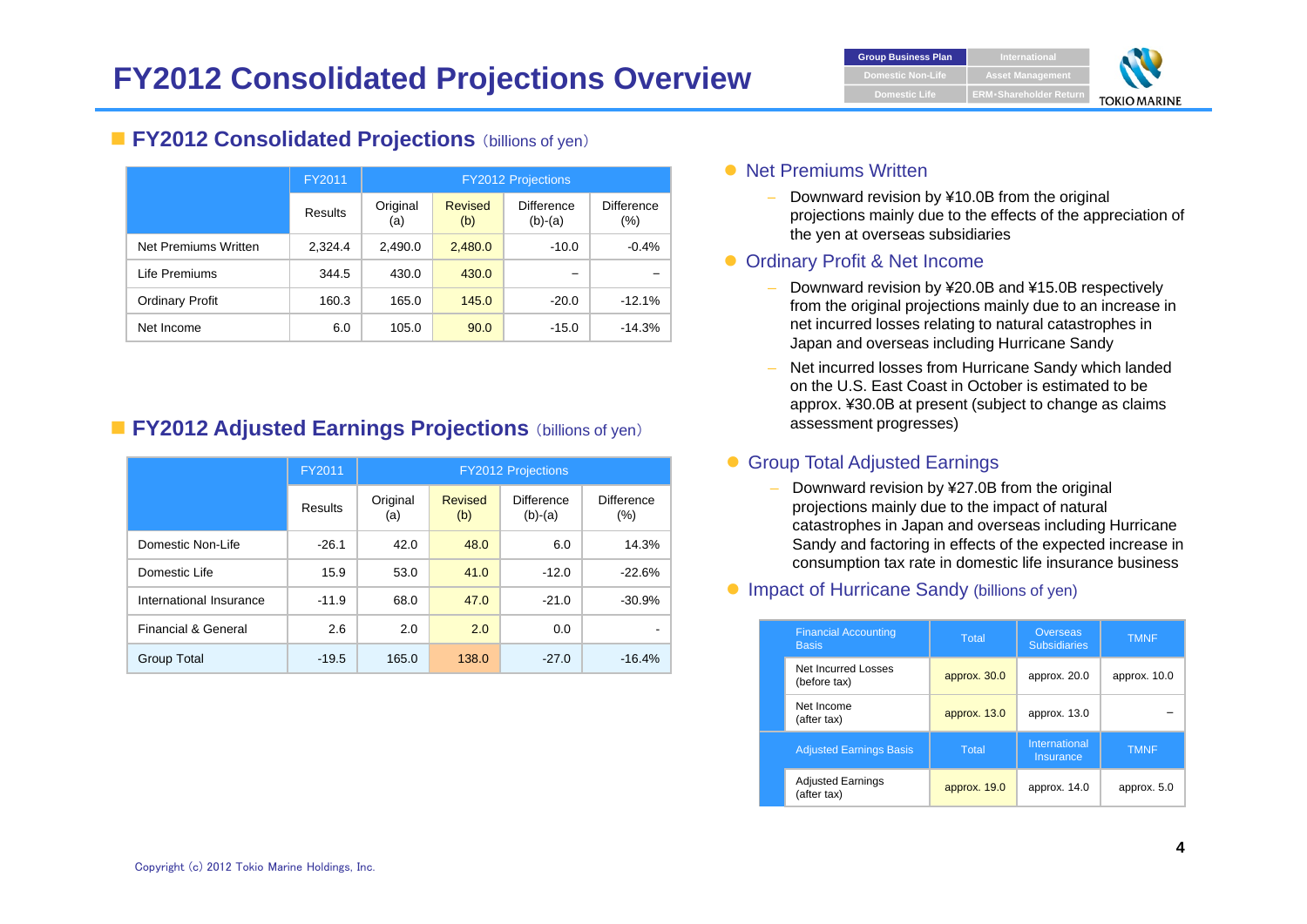# **FY2012 Adjusted Earnings Projections**

|                                          |                |                                                                              |         | (billions of yen) |  |
|------------------------------------------|----------------|------------------------------------------------------------------------------|---------|-------------------|--|
|                                          | FY2011         | <b>FY2012 Projections</b>                                                    |         |                   |  |
| <b>Business Domain</b>                   | <b>Results</b> | Original<br><b>Difference</b><br><b>Revised</b><br>(a)<br>(b)<br>$(b) - (a)$ |         |                   |  |
| <b>Domestic Non-Life</b>                 | $-26.1$        | 42.0                                                                         | 48.0    | 6.0               |  |
| <b>TMNF</b>                              | $-18.7$        | 45.0                                                                         | 53.0    | 8.0               |  |
| NF                                       | $-1.6$         | 2.0                                                                          | 0.0     | $-2.0$            |  |
| Other                                    | $-5.7$         | $-5.0$                                                                       | $-5.0$  | 0.0               |  |
| <b>Domestic Life</b>                     | 15.9           | 53.0                                                                         | 41.0    | $-12.0$           |  |
| TMNL*                                    | 76.4           | 54.0                                                                         | 49.0    | $-5.0$            |  |
| FL.                                      | $-61.3$        | $-1.0$                                                                       | $-8.0$  | $-7.0$            |  |
| Other                                    | 0.8            | 0.0                                                                          | 0.0     | 0.0               |  |
| <b>International Insurance</b>           | $-11.9$        | 68.0                                                                         | 47.0    | $-21.0$           |  |
| PHLY                                     | 13.2           | 21.0                                                                         | 22.0    | 1.0               |  |
| Delphi                                   |                | 8.0                                                                          | 9.0     | 1 <sub>0</sub>    |  |
| North America                            | 7.2            | 4.0                                                                          | 3.0     | $-1.0$            |  |
| Kiln                                     | $-5.0$         | 13.0<br>                                                                     | 13.0    | 0.0<br>.          |  |
| Europe & Middle East                     | $-0.6$         | 1.0                                                                          | 1.0     | 0.0               |  |
| South & Central America                  | 0.7            | 2.0                                                                          | 2.0     | 0.0               |  |
| Asia                                     | $-52.2$        | 7.0                                                                          | 1.0     | $-6.0$            |  |
| Reinsurance                              | $-3.3$         | 11.0                                                                         | 9.0     | $-2.0$            |  |
| International Non-Life                   | $-39.7$        | 67.0                                                                         | 60.0    | $-7.0$            |  |
| International Life                       | 1.0            | 2.0                                                                          | 2.0     | 0.0               |  |
| Adjustment relating to natural disasters | 27.9           |                                                                              |         |                   |  |
| Impact of Hurricane Sandy                | ٠              |                                                                              | $-14.0$ | $-14.0$           |  |
| <b>Financial &amp; General</b>           | 2.6            | 2.0                                                                          | 2.0     | 0.0               |  |
| * excluding capital transactions         |                |                                                                              |         |                   |  |

 **Group Total -19.5 165.0 138.0 -27.0 Adjusted ROE (Group Total) -0.7% 5.8% 5.0% -0.8%** 

Group total adjusted earnings revised downward by ¥27.0B from the original projections to ¥138.0B, projected adjusted ROE 5.0%

**Group Business Plan** 

**Domestic LifeDomestic Non-Life**

#### • Domestic Non-Life

TMNF:Upward revision by ¥8.0B from the original projections

 Mainly due to an increase in interest and dividends, and an increase in realized gains on FX derivatives, despite an increase in incurred losses relating to natural catastrophes and expected impact of Hurricane Sandy

**ERM** · Shareholder Return **Asset Management** 

**TOKIO MARINE** 

#### • Domestic Life

#### TMNL:Downward revision by ¥5.0B from the original projections

- Mainly due to factoring in effects of the expected increase in consumption tax rate and profitable third-sector lines falling short of initial sales forecast
- FL:Downward revision by ¥7.0B from the original projections
- Mainly due to financial market deterioration compared with the forecast at the beginning of the fiscal year and factoring in effects of the expected increase in consumption tax rate

#### **•** International Insurance

– Downward revision by ¥21.0B mainly due to FX effects and expected impact of Hurricane Sandy

| Net income of<br><b>TMNF</b> for<br>accounting<br>purposes | Reversal of<br>catastrophe loss<br>reserves, etc. net<br>of taxes | Provision for<br>price fluctuation<br>reserves, net of<br>taxes | Gains/losses on<br>sales or evaluation<br>of ALM bonds and<br>interest rate swaps,<br>net of taxes | Gains/loses on<br>sales or<br>evaluation of<br>stocks and<br>properties held,<br>net of taxes | Other extraordinary<br>profits/losses and<br>valuation reserves<br>etc., net of taxes | <b>Adjusted</b><br>earnings of<br><b>TMNF</b> |
|------------------------------------------------------------|-------------------------------------------------------------------|-----------------------------------------------------------------|----------------------------------------------------------------------------------------------------|-----------------------------------------------------------------------------------------------|---------------------------------------------------------------------------------------|-----------------------------------------------|
| ¥85.0B                                                     | ¥17.0B                                                            | ¥ 2.6B                                                          | $*0.0B$                                                                                            | ¥ 6.6B                                                                                        | ¥ 11.0B                                                                               | ¥ 53.0B                                       |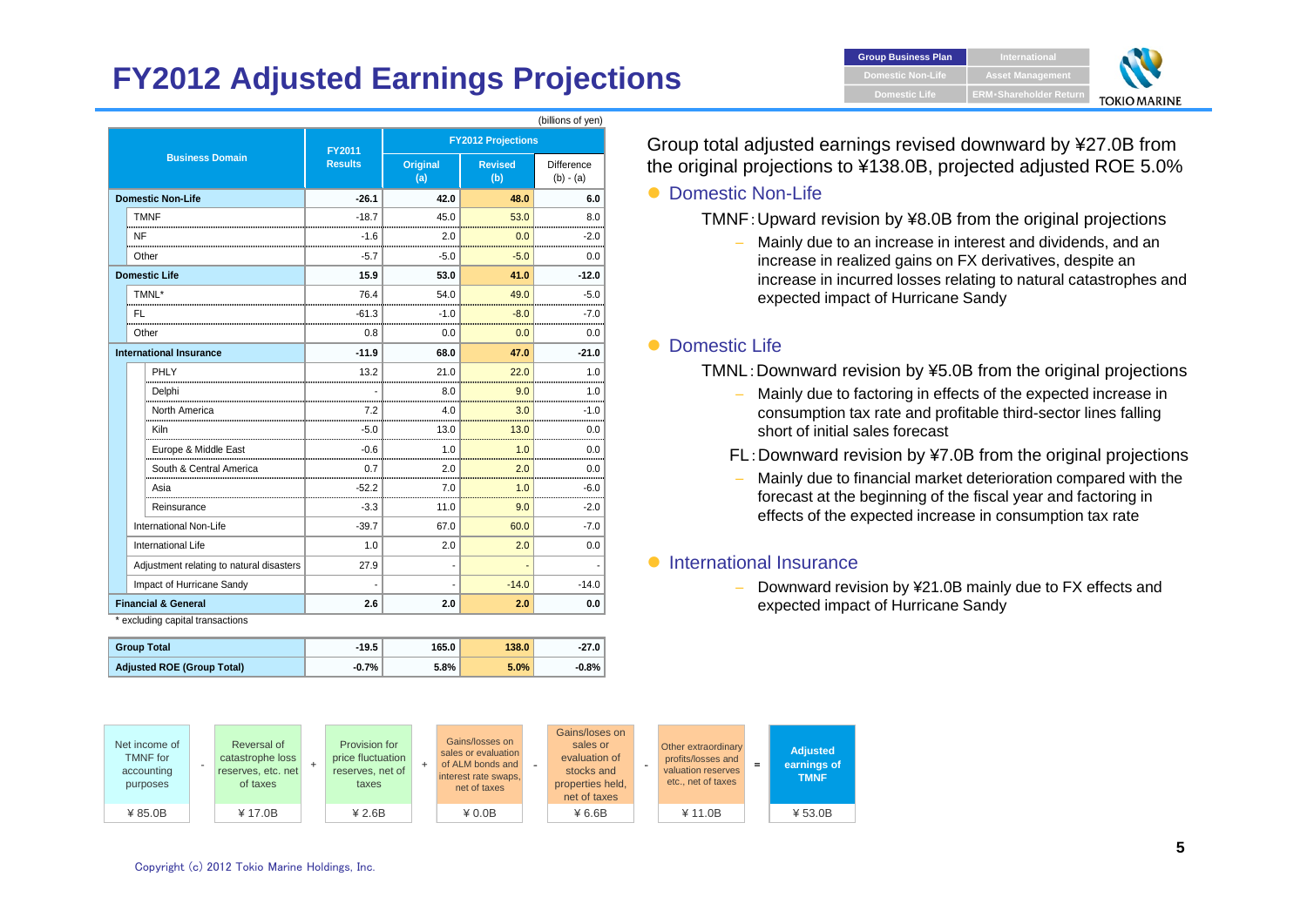# **II. Business Plan Outlook and Strategy by Each Domain Each ERM ERM ERM ERM ERM ERM ERM ERM ERM ERM ERM ERM ERM ERM ERM**

**Group Business Plan Domestic Non-Life Asset Management Domestic Life TOKIO MARINE** 

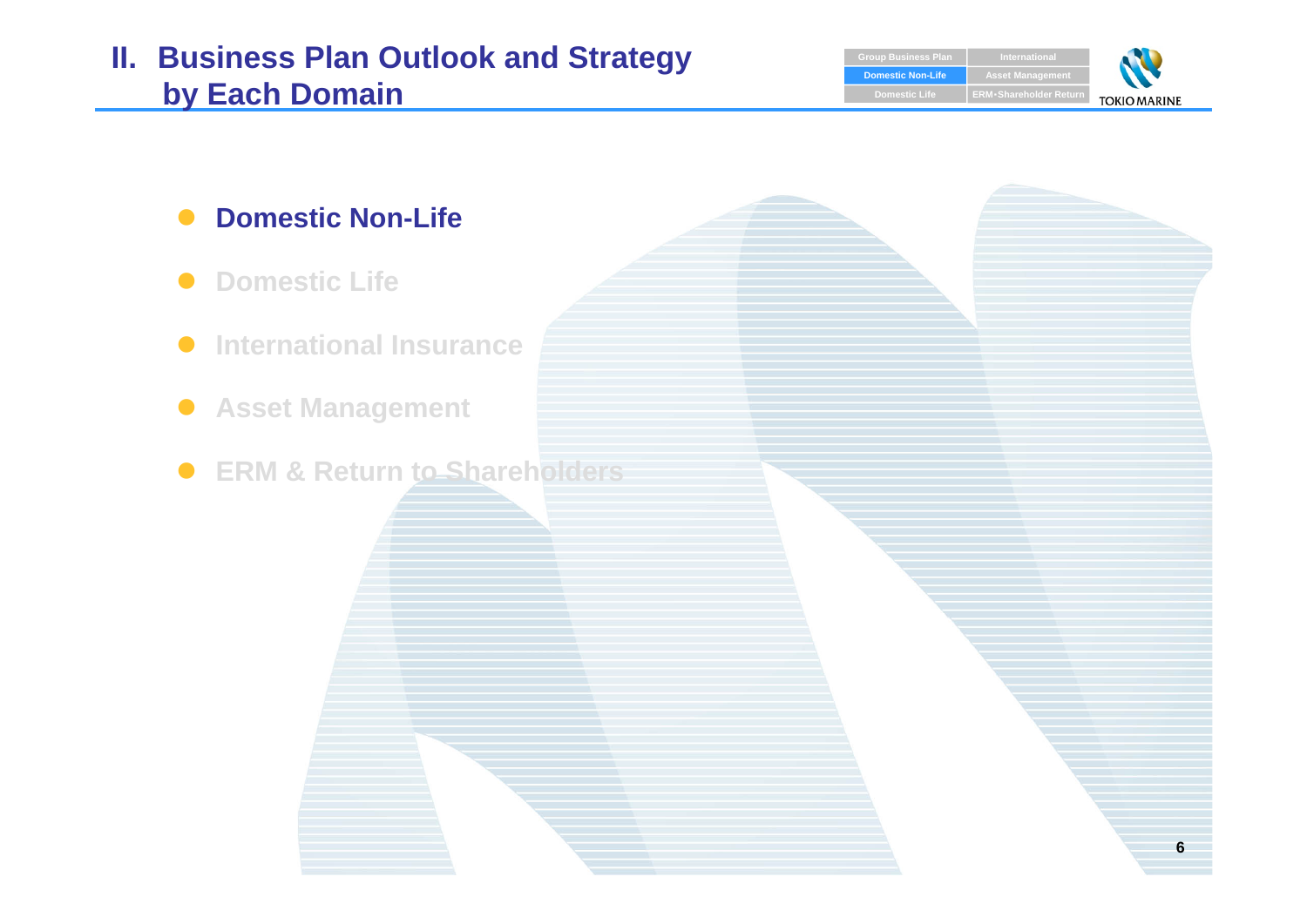# **FY2012 Revised Projections (TMNF)**





● Upward revision to ¥1855.0B (+4.0% YoY) from the original projections

Revised by 0.8% reflecting the first-half results of ¥929.7B (+5.0% YoY)

**FY2011 ResultsFY2012 Projections (Revised) FY2012 Projections (Original) -1.144.0 44.0**







● Almost the same level of ¥85.0B as the original projections

- $\bullet$  Same level of ¥44.0B as the original projections
	- – Increase in gains from reversal of catastrophe loss reserves and further reduction of non-personnel expenses are expected, while incurred losses relating to natural catastrophes are expected to increase

- $\bullet$  Downward revision from the original projections to ¥94.0B
	- – Mainly due to an expected increase in impairment losses on securities owing to stock market deterioration, despite an expected increase in gains on derivatives owing to the appreciation of the yen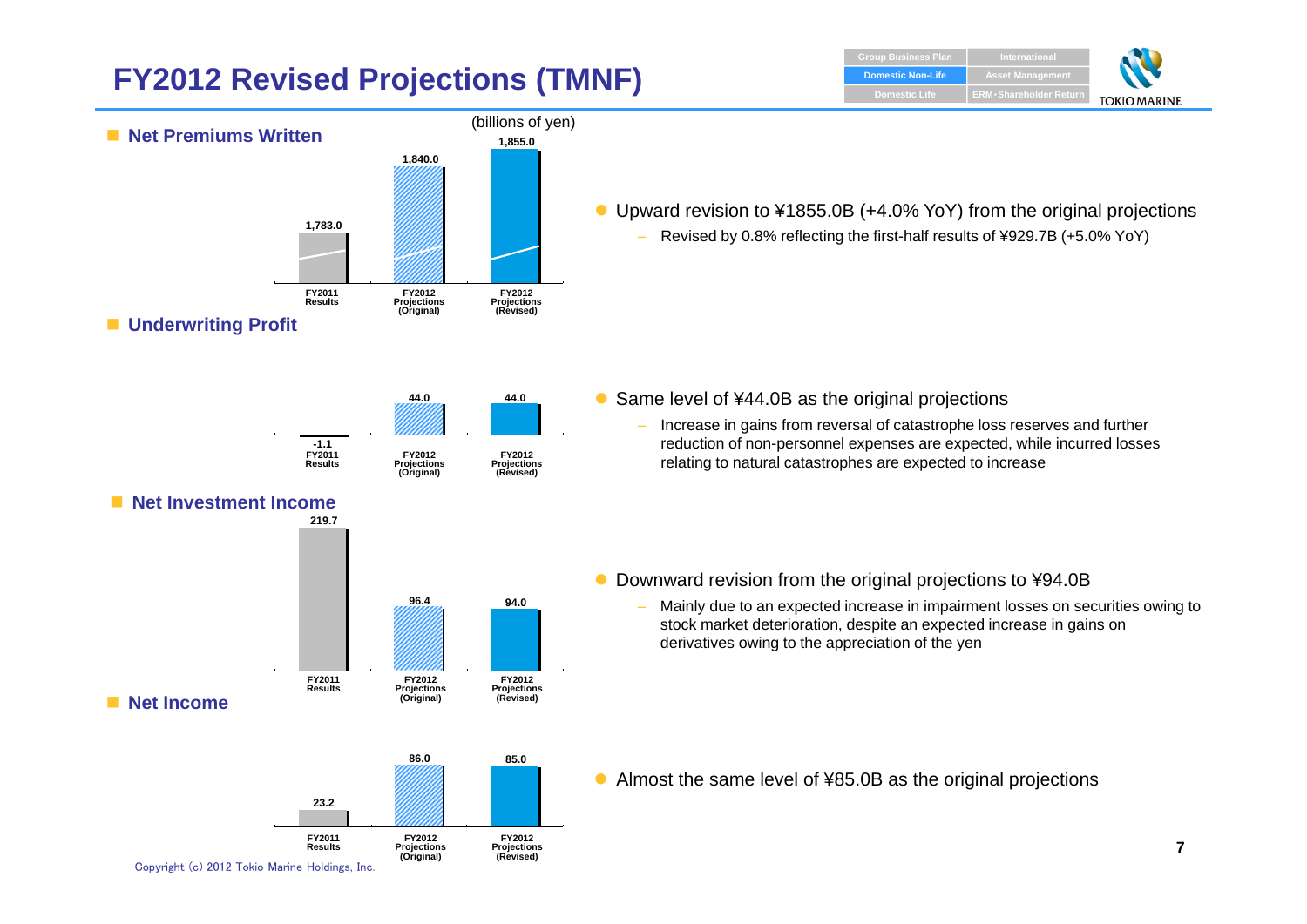# **Combined Ratio (TMNF)**

**Group Business Plan International Domestic Non-Life Asset Management ERM** · Shareholder Return **Domestic Life TOKIO MARINE** 

■ FY2012 combined ratio (private insurance W/P basis) is expected to improve by 3.4 points YoY to 99.8%, mainly due to **the effects from product and rate revisions in auto and reduction in non-personnel expenses in line with the initial plan**



| (billions of yen)        | FY2011<br>Results<br>(a) | FY2012<br>Projections<br>(Original) | FY2012<br>Projections<br>(Revised (b)) | Change<br>$(b)-(a)$ |
|--------------------------|--------------------------|-------------------------------------|----------------------------------------|---------------------|
| Net premiums written     | 1,545.6                  | 1,601.2                             | 1.614.0                                | 68.3                |
| Net claims paid*         | 1.071.5                  | 1.049.3                             | 1.071.2                                | $-0.3$              |
| <b>Business expenses</b> | 525.0                    | 538.3                               | 540.3                                  | 15.3                |
| Non-personnel expenses   | 123.4                    | 127.3                               | 122.7                                  | $-0.7$              |
| Loss ratio               | 69.3%                    | 65.5%                               | 66.4%                                  | $-3.0\%$            |
| Business expenses ratio  | 34.0%                    | 33.6%                               | 33.5%                                  | $-0.5%$             |
| Ref: E/I basis L/R       | 69.8%                    | 64.0%                               | 65.1%                                  | $-4.7%$             |

(\*) Including loss adjustment expenses

#### $\bullet$ **Changes from FY2011 Results**

- ① Natural Catastrophes
- **If** Improve by 4.6 points YoY due the reversal effect of natural catastrophes in FY2011 (+0.2 points from the original projections)
- ② Profit in Auto
- **If** Improve by 0.7 points mainly due to effects from product and rate revisions
	- (-0.1 points from the original projections)
- ③ Business Expenses
- **If** Improve by 0.5 points by further reduction of non-personnel expenses
	- (-0.1 points from the original projections)
- ④ Others
- **7** Worsen by 1.9 points mainly due to the fact that large accidents in fire and liability are projected to occur on average (+0.8 points from the original projections)
- **7** Worsen by 0.4 points due to expenses for new claims service system

(-0.1 points from the original projections)

| (Ref.) E/I basis combined ratio (Private insurance total) |                                           |                                     |       |  |  |  |  |
|-----------------------------------------------------------|-------------------------------------------|-------------------------------------|-------|--|--|--|--|
| FY2011<br><b>Results</b>                                  | FY2012<br><b>Projections</b><br>(Revised) | FY2012<br>Projections<br>(Original) |       |  |  |  |  |
| 103.8%                                                    | 98.6%                                     | $-5.2%$                             | 97.6% |  |  |  |  |

Copyright (c) 2012 Tokio Marine Holdings, Inc.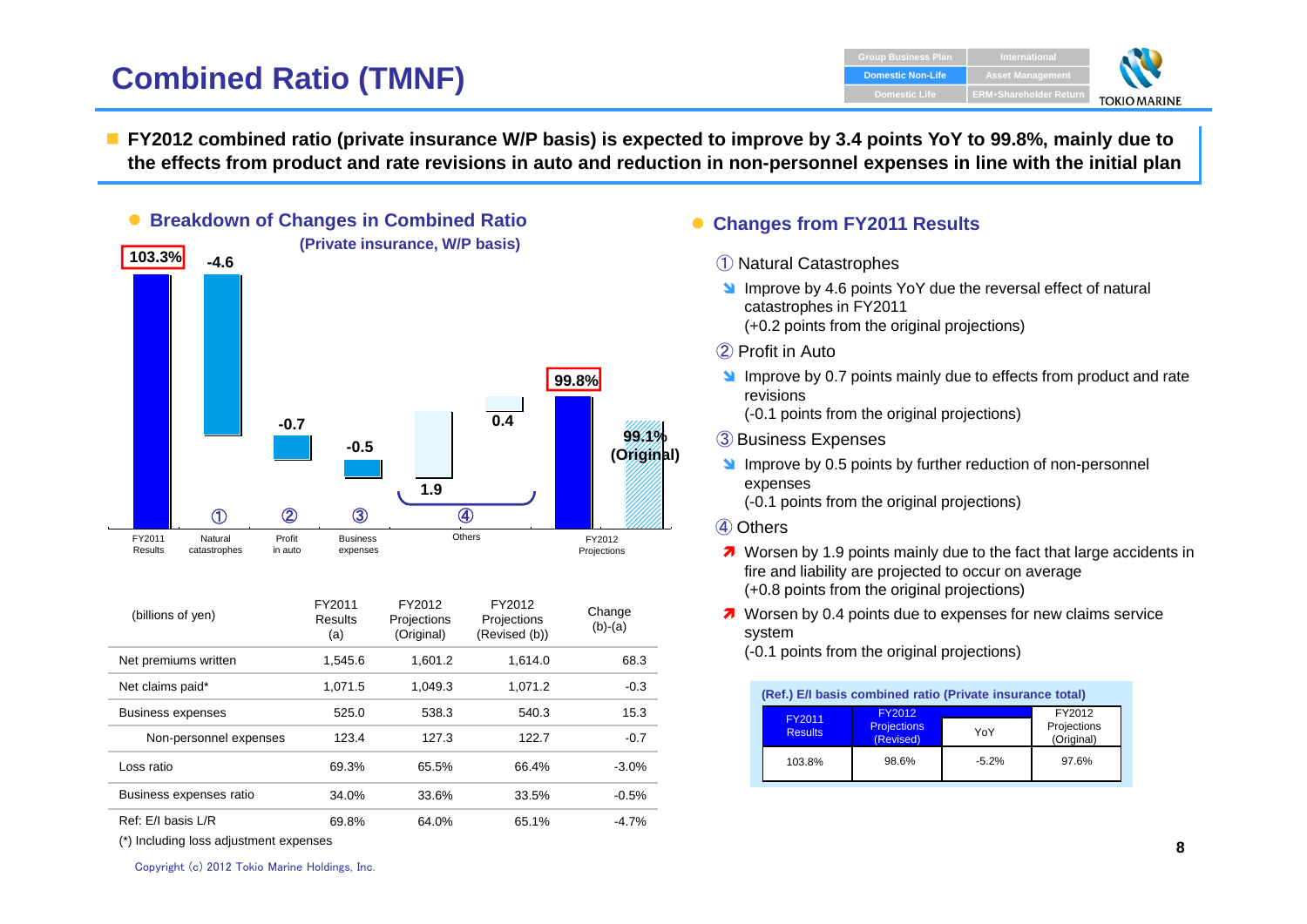# **Profit Improvement in Auto (TMNF)**



- **The Second Second Expected W/P loss ratio of 69.0%, improving by 1.4 points YoY, mainly due to an increase in unit premium owing to product and rate revisions**
- **Flexibly implement additional measures in response to the underwriting results by verifying the effectiveness of measures for high loss ratio accounts, and product and rate revisions**



| (billions of yen)         | FY2011<br>Results<br>(a) | FY2012<br>Projections<br>(Original) | FY2012<br>Projections<br>(Revised (b)) | Change<br>$(b)-(a)$ |
|---------------------------|--------------------------|-------------------------------------|----------------------------------------|---------------------|
| Net premiums written      | 865.6                    | 902.3                               | 905.2                                  | 39.6                |
| Net claims paid*          | 609.3                    | 623.5                               | 624.6                                  | 15.2                |
| Natural catastrophes      | 7.7                      | 4.0                                 | 5.0                                    | $-2.7$              |
| W/P basis loss ratio      | 70.4%                    | 69.1%                               | 69.0%                                  | $-1.4%$             |
| Ref: E/I basis loss ratio | 70.7%                    | 70.3%                               | 69.8%                                  | $-0.9%$             |

<sup>(\*)</sup> Including loss adjustment expenses

 **Non-fleet Auto Unit Premium : Managerial Accounting Basis (1Q FY2011 unit premium is set as index value of 100 )**



#### **Assumption on Claims Frequency and Unit Claims Cost for FY2012**

Claims cost per-policy is expected to increase slightly YoY

- Claims frequency is expected to decrease YoY
- Unit claims cost is expected to increase YoY mainly due to an increase in unit repair cost in vehicle damage and property damage liability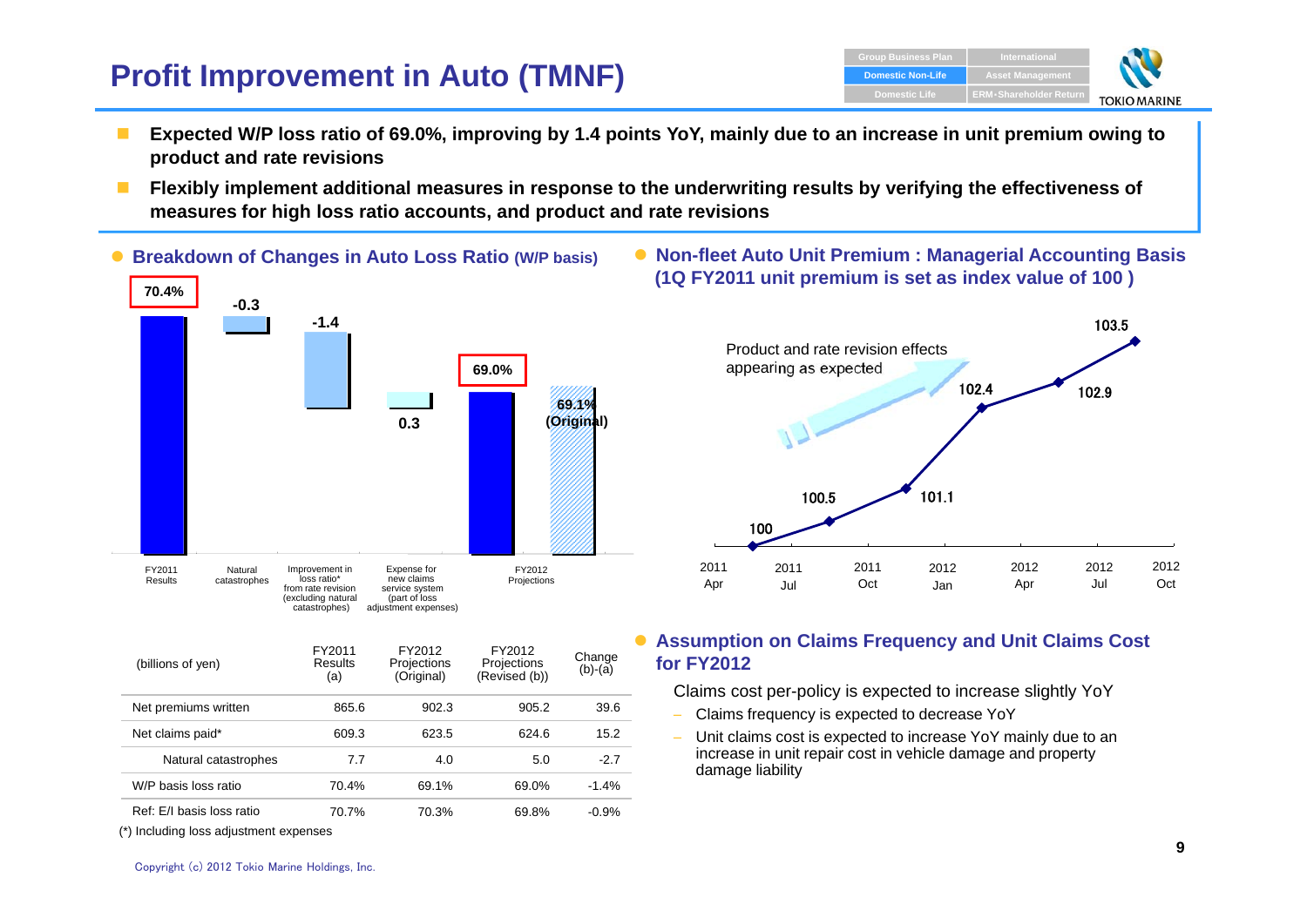# **Growth Strategy (TMNF)**



- Top-line growth in the first-half outperformed the industry average due to a strong increase in number of new policies **and an improvement in renewal ratio**
- **Net premiums written for full-year revised upward by ¥15.0B from the original projections to ¥1,855.0B (+4.0% YoY), expecting No.1 growth in the industry**





\*1 Industry major are the following: Sompo Japan, Mitsui Sumitomo, Aioi Nissay Dowa, Nipponkoa \*2 Source: Based on disclosure figures of each company

#### $\bullet$  **Increase of New Policies**

Continue to increase the number of new policies by establishing new sales channels and providing competitive products

#### **Trend of number of new sales channels**

|                      | FY2010 | FY2011 | FY2012<br>Target | FY2012<br>1H results |  |
|----------------------|--------|--------|------------------|----------------------|--|
| Number of new agents | 1.712  | 2.022  | 2.400            | 1.323                |  |

#### **Sales tie-up with Meiji Yasuda Life Insurance Company**

- Expected full-year revenue increase by ¥12.9B (1H: Revenue increase by ¥7.6B)
- Effects of new business development steadily appearing (New policies account for 30% of total policies)

#### **Providing competitive products**

- Super Business Insurance: Renew product in Jan, 2013 and cultivate small and medium-sized companies
- Super Insurance: Cultivate customers' coverage needs through consulting and increase new policies utilizing product competitiveness

#### **Improve Renewal Ratio (Auto)**

- Steady improvement of renewal ratio, even after the product and rate revisions in Jan, 2012
- Procedures for early renewal were built in owing to the Business Renovation Project. Further pursue improvement of renewal ratio through customer oriented sales approach by utilizing tablet PCs

| FY2011 | FY2012 | FY2012 | (Ref.)    |
|--------|--------|--------|-----------|
| 4Q     | 1Q     | 2Q     | Oct, 2012 |
| 94.9%  | 94.9%  | 95.3%  | 95.3%     |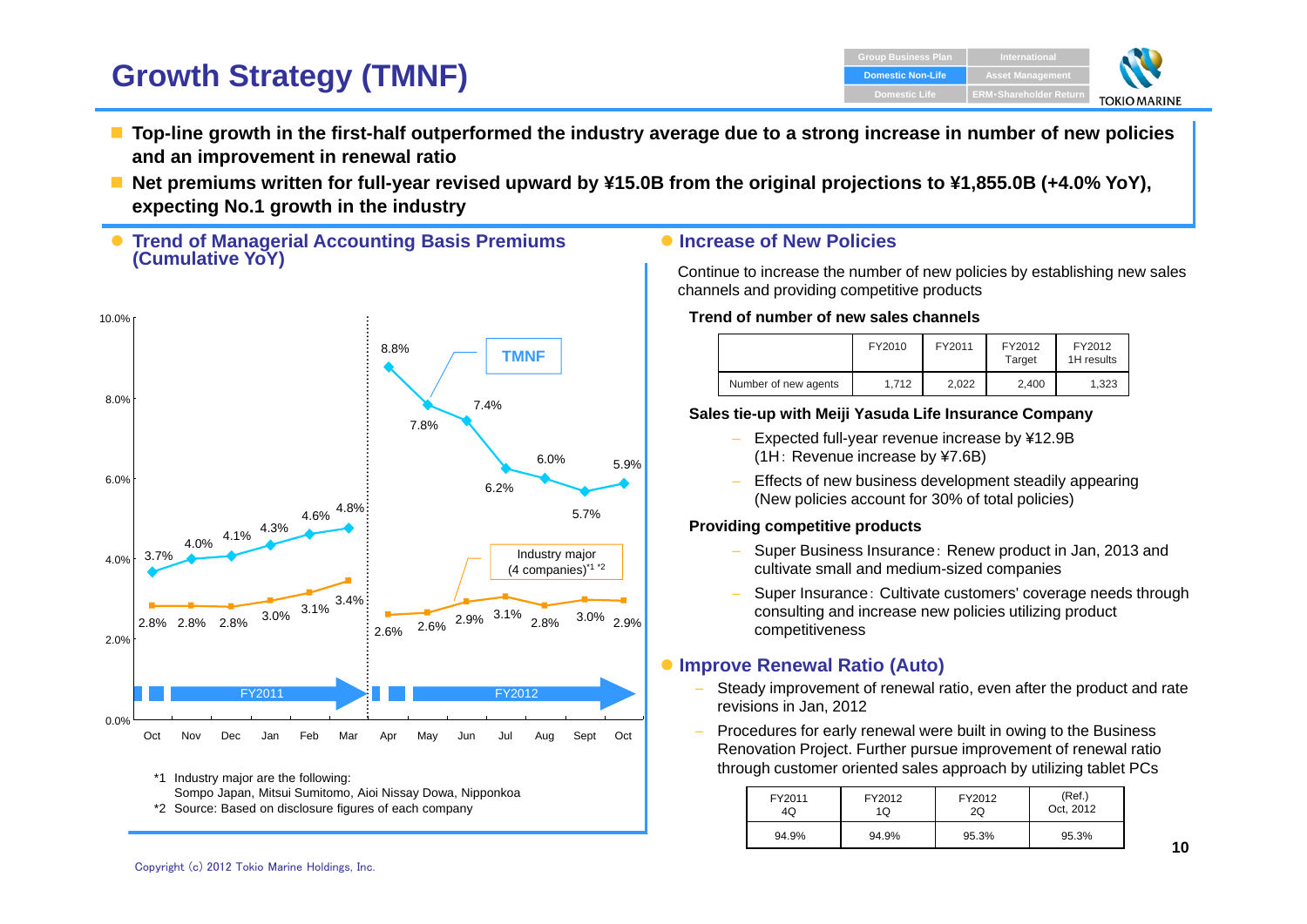# **II. Business Plan Outlook and Strategy by Each Domain**

 $\bullet$ 

 $\bullet$ 

 $\bullet$ 

**Group Business Plan International Asset M Domestic Non-LifeERM** · Shareholder Retur **TOKIO MARINE** 

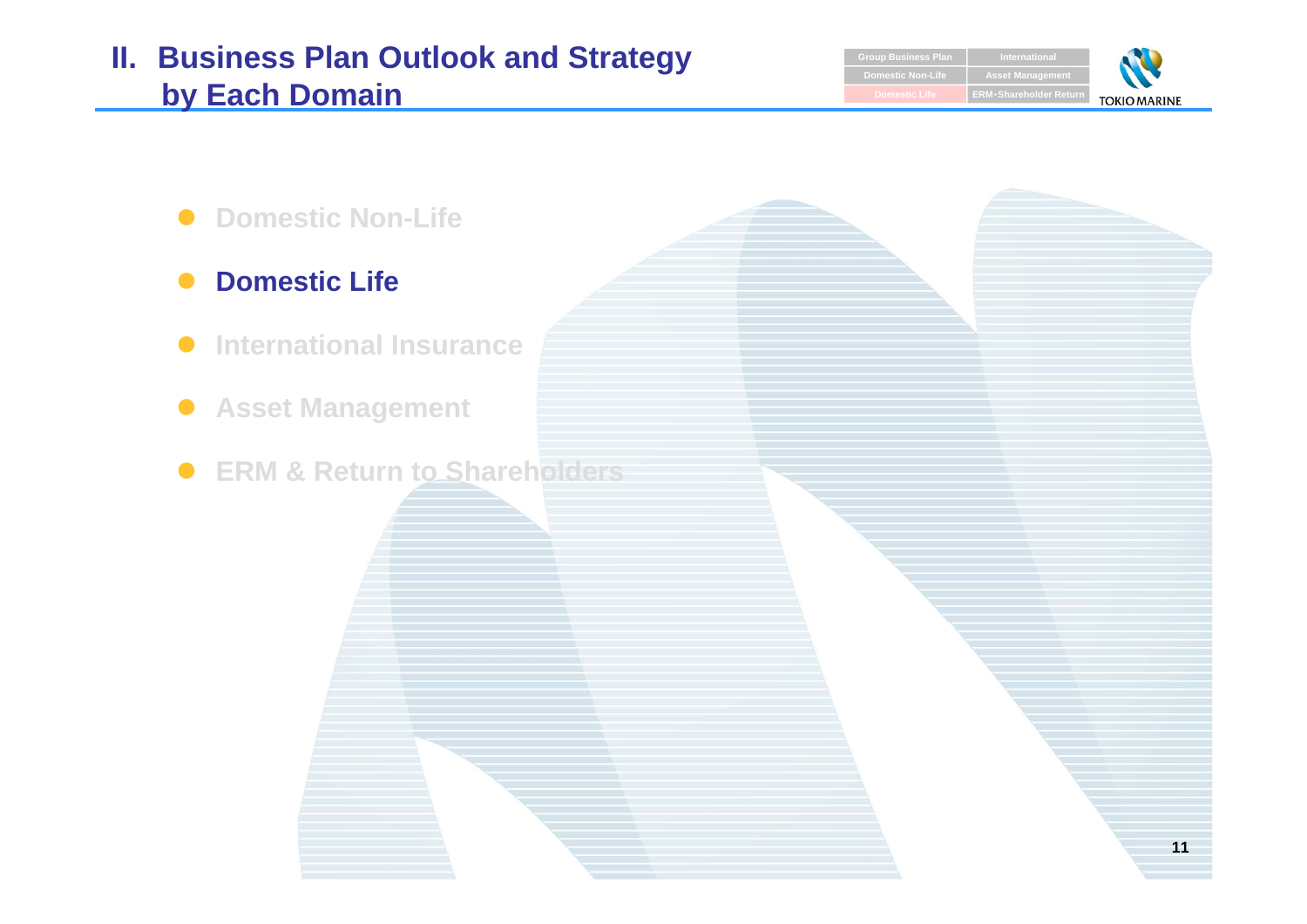# **FY2012 Revised Projections (TMNL)**



**ERM** · Shareholder Return **Asset Management Group Business Plan Domestic Non-Lif** 

# **TOKIO MARINE**

#### **Annualized Premiums**

- Upward revisions in both new and in-force policies reflecting strong sales of first-sector line and individual annuities in the first-half
- Aim for full-year targets through strengthening third-sector line sales by aggressively launching new products

#### **Change in EV**

 Downward revision by ¥5.0B from the original projections to ¥49.0B mainly due to factoring in effects of the expected increase in consumption tax rate, in addition to profitable third-sector lines falling short of the initial sales forecast

\*1: Excluding capital transactions

Copyright (c) 2012 Tokio Marine Holdings, Inc. \*2: Excluding capital transactions and effects of changes in interest rates and underlying assumptions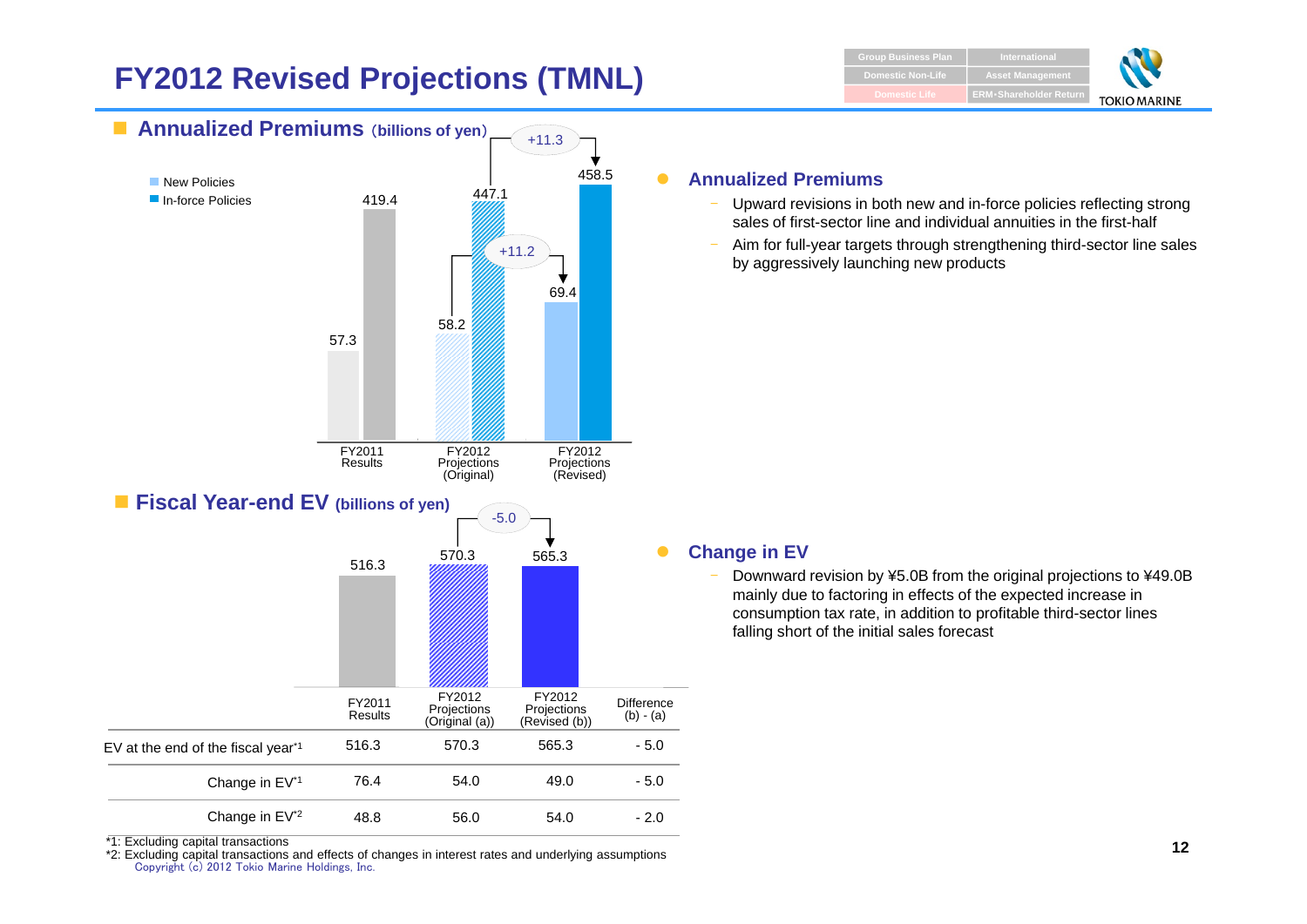# **Business Strategy (TMNL)**



#### $\mathbf{r}$  **Advancing integrated approach of Life and Non-Life sales as our priority initiative, achieving sustainable premium growth with profitability**



Copyright (c) 2012 Tokio Marine Holdings, Inc.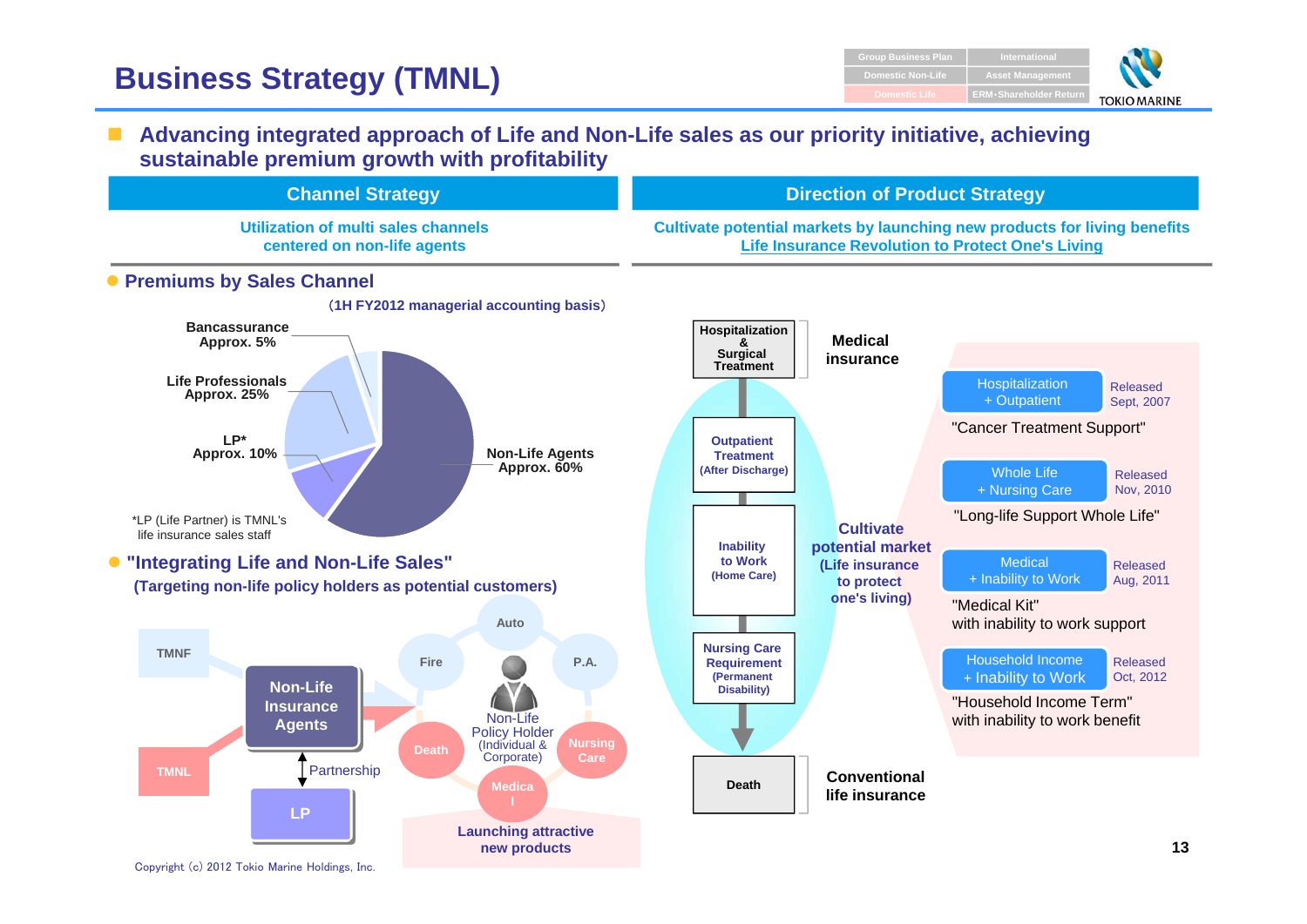# **II. Business Plan Outlook and Strategy by Each Domain**

**Group Business Plan International Asset Management Domestic Non-LifeERM** · Shareholder Return **Domestic Life TOKIO MARINE** 

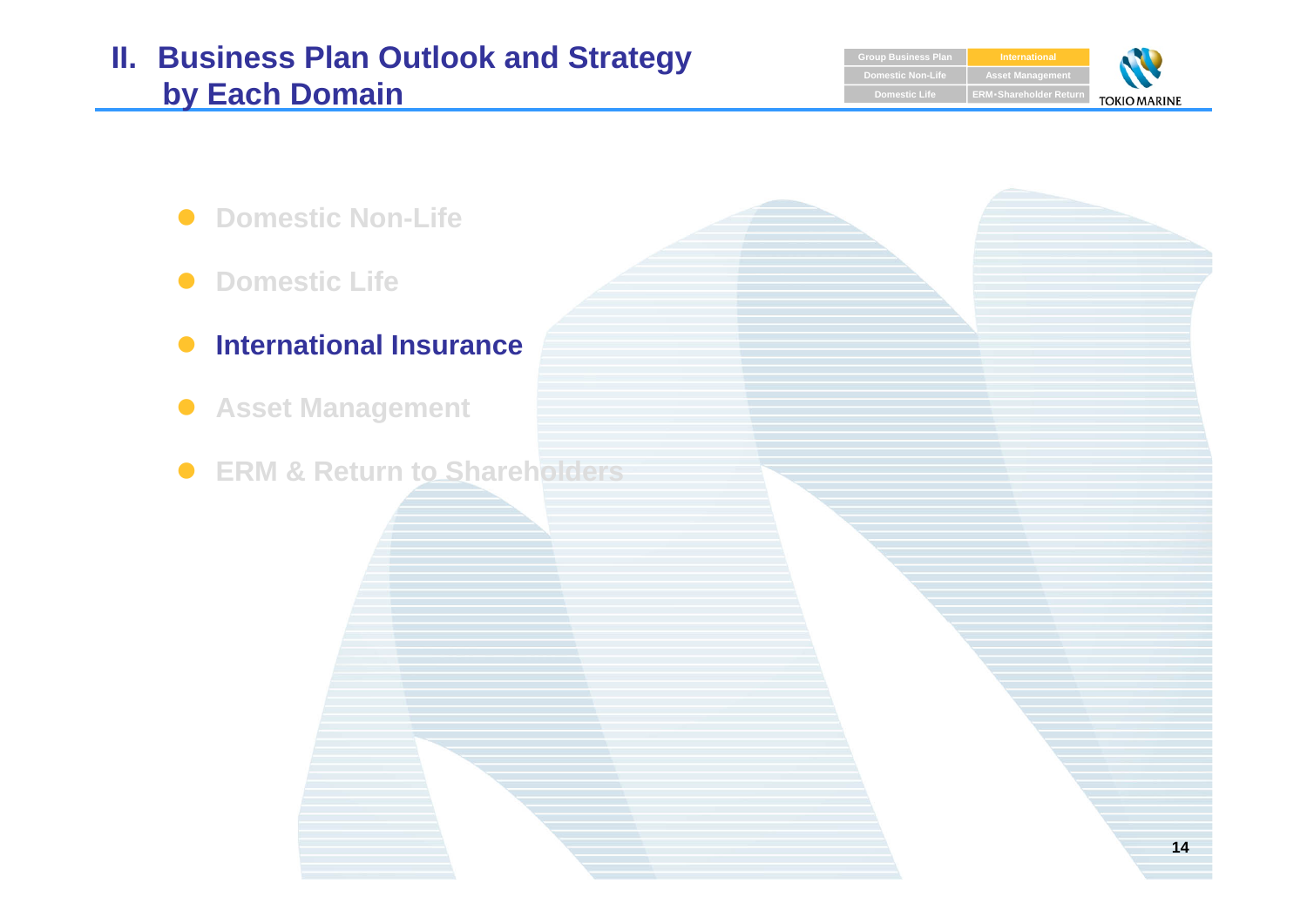## **International Insurance Business (Overview) - 1**



#### ■ Recent Business Environment

- • FX: FX rate applied in the original FY2012 projections was 1 USD / 82.1 yen (as of March 31, 2012). However, FX rate applied in the revised projections is 1 USD / 77.6 yen (as of September 30, 2012) due to the appreciation of the yen
- U.S.: Although the U.S. fiscal cliff still remains as a major concern, the U.S. insurance market is expected to gradually recover as the U.S. economy shows signs of improvement
- •Europe: As European sovereign debt crisis continues, outlook of business environment remains weak
- • Reinsurance: Due to abundant capital in the market, reinsurance rates continue to stay flat. Carefully observe the insurance rate trends following the impact of Hurricane Sandy
- •Emerging markets(Non-life): Market growth is expected to continue, despite stagnation of the world economy
- •Emerging markets(Life): High expectation for market growth due to the expanding middle-class and rising income levels

## **Net Premiums Written FY2012 Projections** (**billions of yen**)



Copyright (c) 2012 Tokio Marine Holdings, Inc.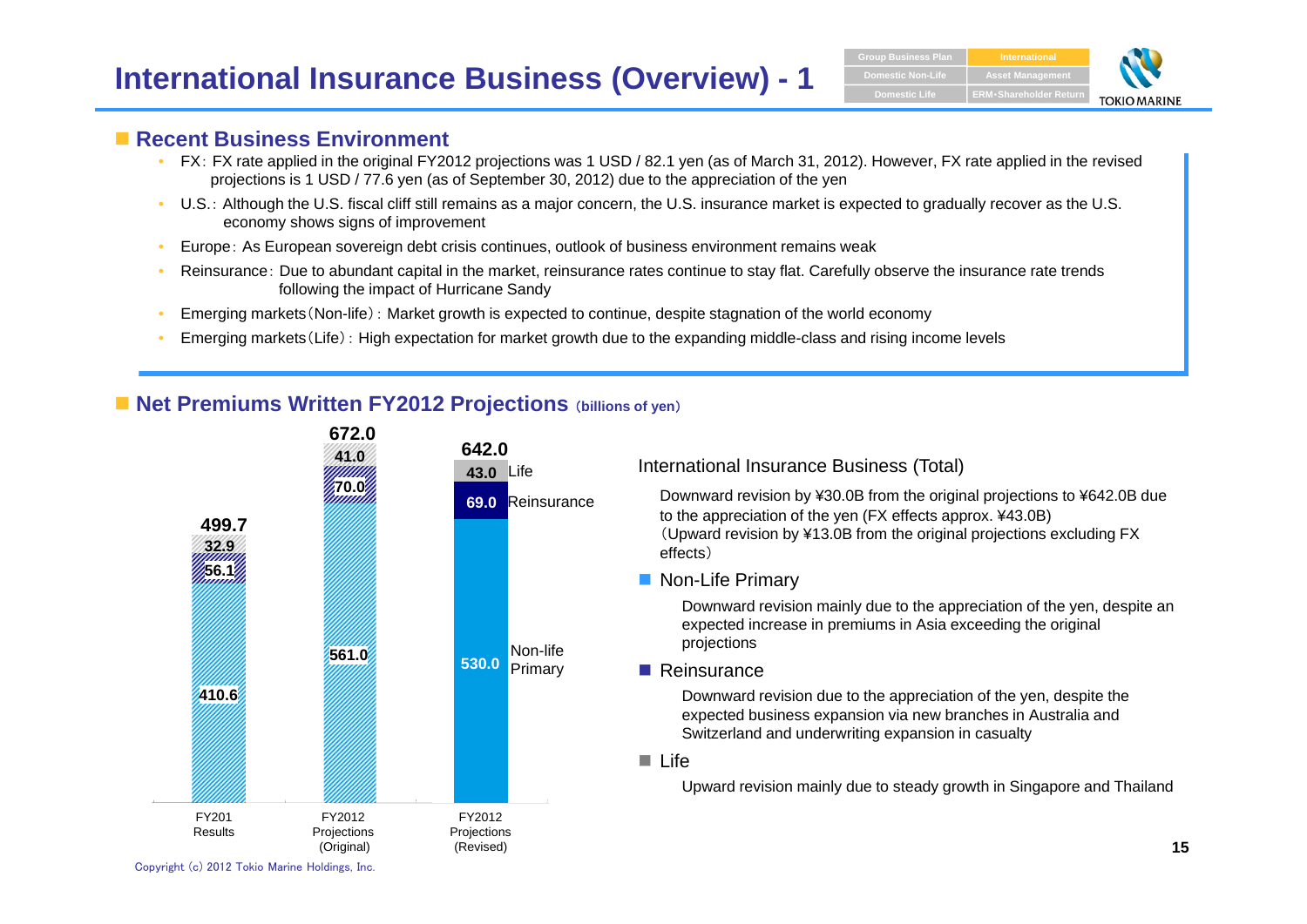# **International Insurance Business (Overview) - 2**





#### **Adjusted Earnings FY2012 Projections**(**billions of yen**)



## ■ Business Portfolio Breakdown

(**FY2012 adjusted earnings revised projection before the impact of Hurricane Sandy**)



- 0 Adjusted earnings in international insurance business in total is expected to decrease by ¥21.0B from the original projections to ¥47.0B mainly due to the impact of Hurricane Sandy and the appreciation of the yen (FX effects approx. ¥3.0B)
- O Expected impact on adjusted earnings of Hurricane Sandy, which landed on the U.S. East Coast in October, is ¥14.0B (subject to change as claims assessment progresses)

 $\bullet$  Aim to achieve business diversification among non-life, life and reinsurance as well as geographical diversification of underwriting risks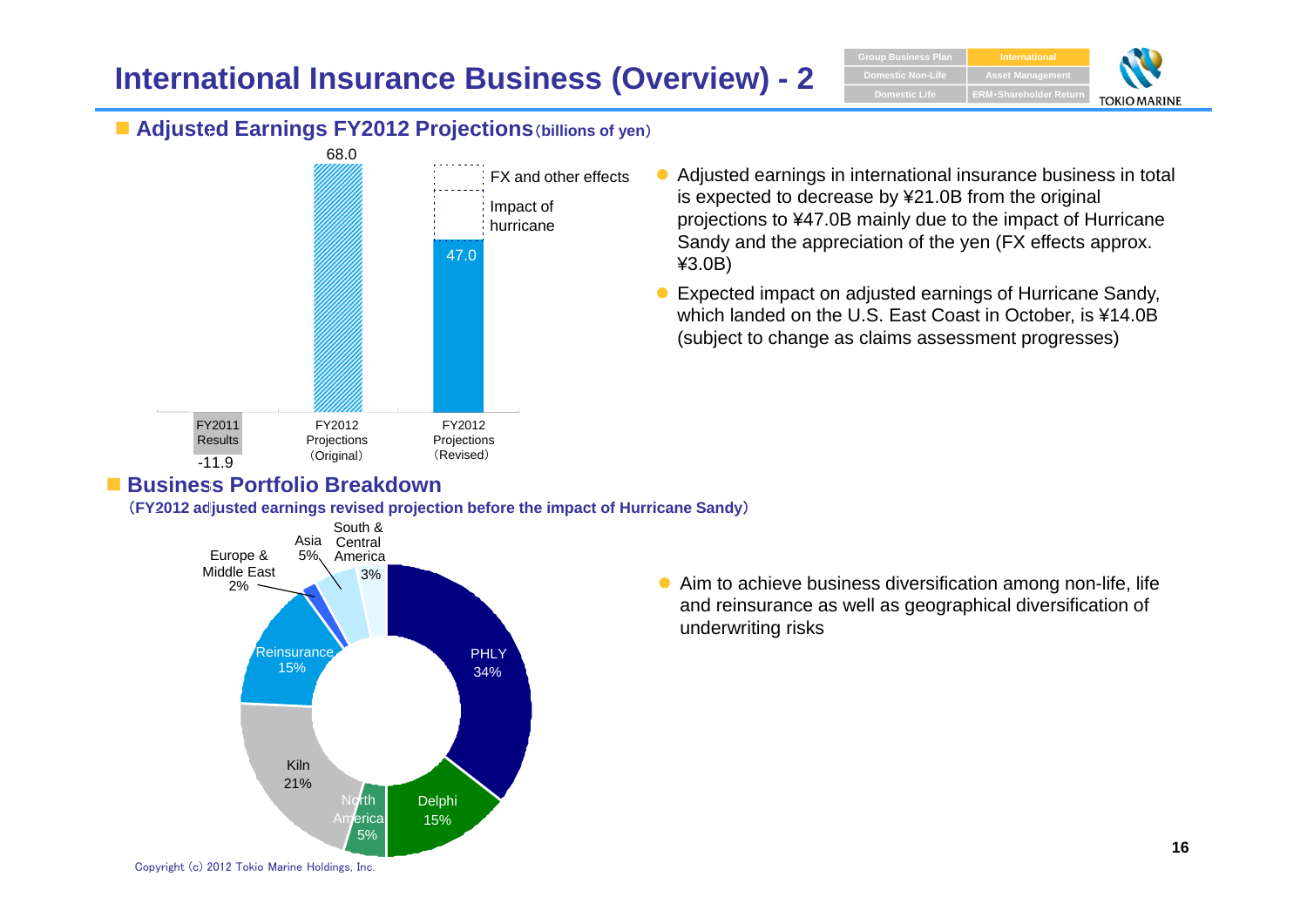# **Philadelphia**

\*1:Source: A.M. Best

84.2%

80%





**Adjusted Earnings FY2012 Projections** (**billions of yen**)

Expected impact of Hurricane Sandy is reflected in the total adjusted earnings of international insurance business, but not in the adjusted earnings projections of individual companies at this point

- $\bullet$  Expected full-year combined ratio of 92.0% (Combined ratio for 2Q cumulative: 93.3%)
- $\bullet$  Revision of original projection to ¥22.0B due to product management and disciplined underwriting focusing on profitability, despite the appreciation of the yen (FX effects approx. ¥2.0B)

- $\bullet$  Building a well diversified and highly profitable book through continuous efforts to implement Dynamic Portfolio Optimization (\*)
- Aim to sustain higher profitability by raising renewal rates and focusing on profitable new / renewal business through bottom-line oriented underwriting
- (\*) Portfolio optimization is achieved through identifying key risk drivers and taking significant actions such as non-renewal and large rate increases

Copyright (c) 2012 Tokio Marine Holdings, Inc. \*2:FY2008 combined ratio (before acquisition by Tokio Marine) is based on local accounting standards

2QE

FY2008 FY2009 FY2010 FY2011 FY2012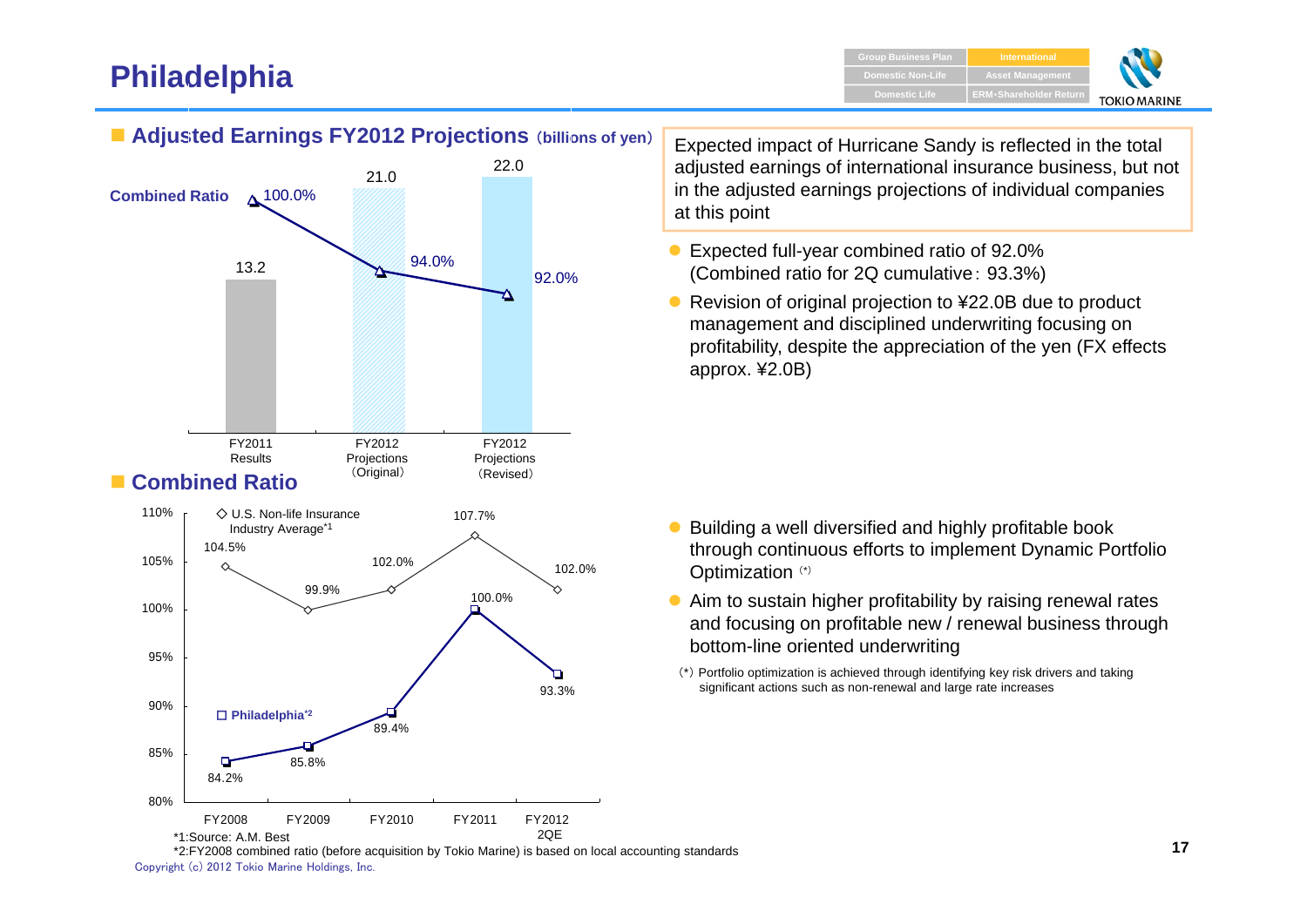## **Kiln**



## **Combined Ratio\*1**



Expected impact of Hurricane Sandy is reflected in the total adjusted earnings of international insurance business, but not in the adjusted earnings projections of individual companies at this point

- Expected full-year combined ratio of 79.6% (Combined ratio for 2Q cumulative: 80.4%)
- Adjusted earnings are expected to be at the level of the original projections of ¥13.0B, despite the appreciation of the yen (FX effects approx. ¥1.0B)

- $\bullet$  Has been focusing on gaining profitable accounts during hardening market cycles, while trying to maintain profitability and not chasing top-line revenue growth during softening market cycles
- $\bullet$  Continue to increase scale and profit by expanding distribution channels and leveraging the expertise of product development, while maintaining disciplined underwriting

\*1 :Graphs include the part of results from Lloyd's syndicate of Tokio Marine & Nichido Fire Insurance Co., Ltd. \*2: FY2006 and FY2007 combined ratio (before acquisition by Tokio Marine) is based on local accounting standards

\*3: Due to the impact of large natural catastrophes in 2011 such as Thai Flood and the Great East Japan Earthquake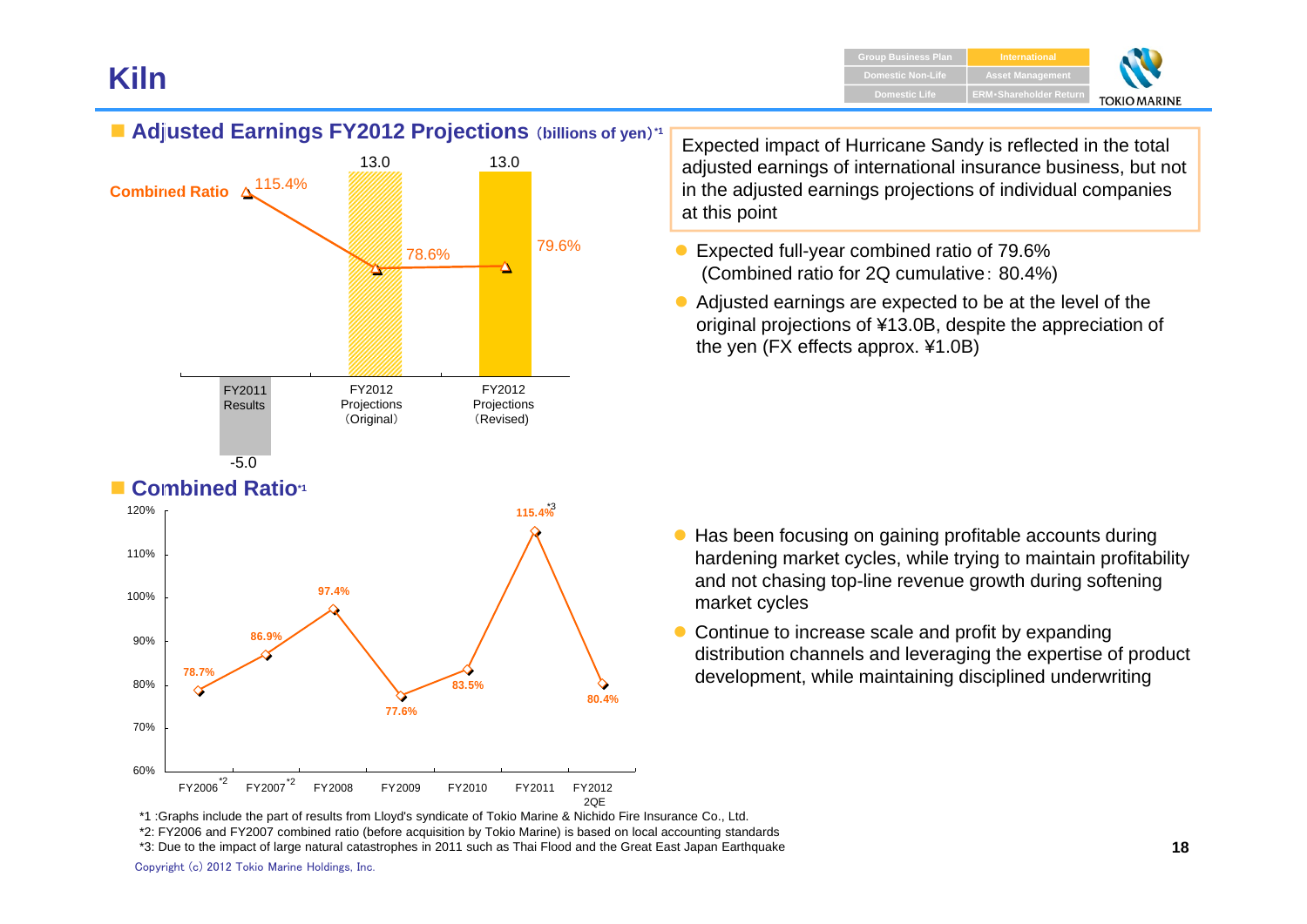# **Reinsurance**

**ERM** • Shareholder Ret **Asset Management Group Business Plan International Domestic LifeDomestic Non-Life**



## **Adjusted Earnings FY2012 Projections** (**billions of yen**)



Expected impact of Hurricane Sandy is reflected in the total adjusted earnings of international insurance business, but not in the adjusted earnings projections of individual companies at this point

- $\bullet$  Expected full-year combined ratio of 89.0% (Combined ratio for 2Q cumulative: 82.5%)
- $\bullet$  Downward revision of adjusted earnings by ¥2.0B from original projections to ¥9.0B due to the appreciation of the yen (FX effects approx. ¥1.0B)

### **Growth Strategy and Diversification of Business Portfolio**

<Business portfolio of Tokio Millennium Re: Net Premiums Written>



O Attempt to diversify portfolio among business lines by expanding non-natural catastrophe businesses such as casualty

(Premium in 2Q of non-natural catastrophe risks increased by 57% YoY)

 $\bullet$  Obtain geographical diversification by expanding via Australia and Switzerland branches(Premiums at Australia and Switzerland branches increased

by 261%YoY)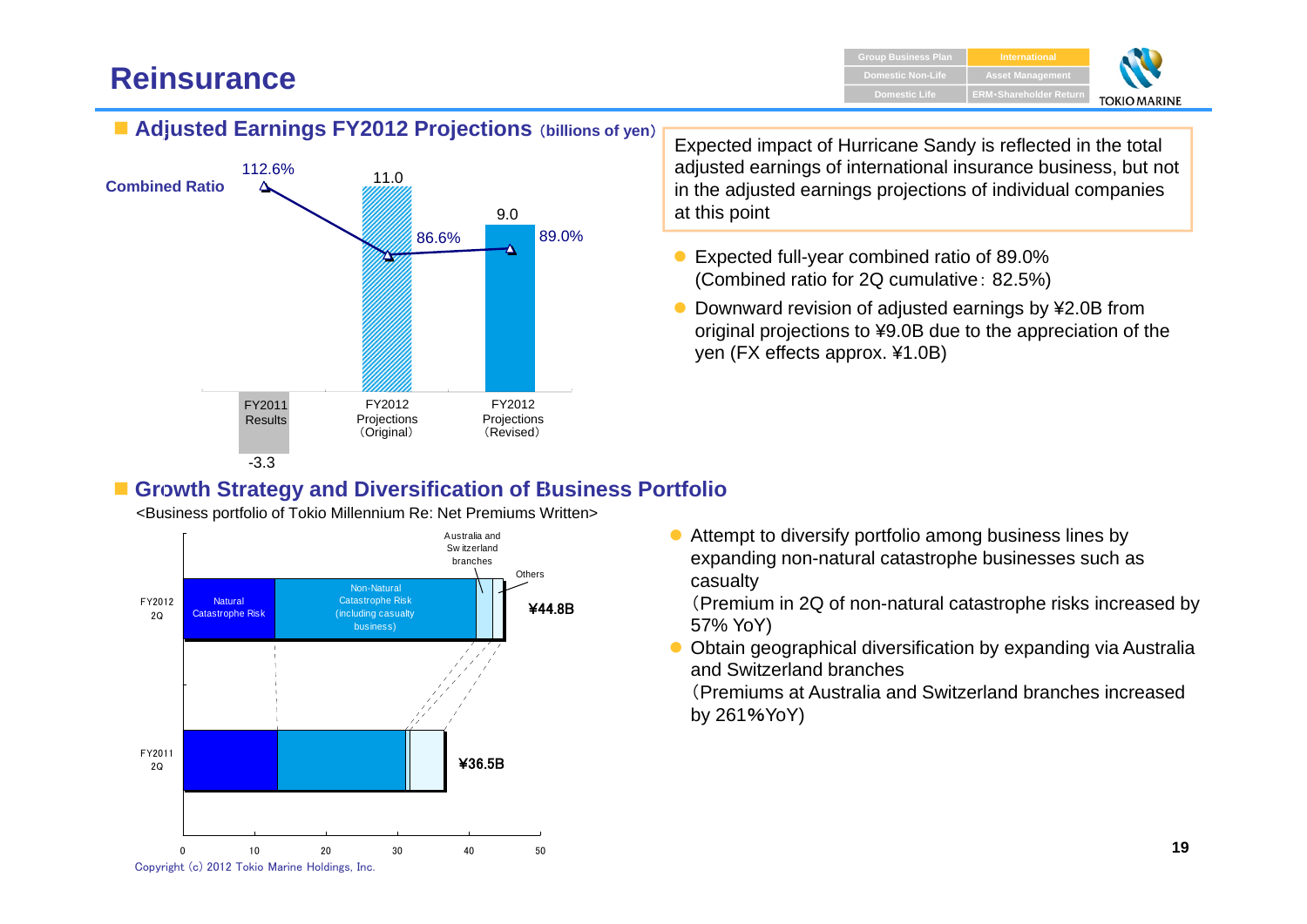# **Delphi**

## **Adjusted Earnings 2H FY2012 Projections** (**billions of yen**)



- Adjusted earnings of Delphi in 2H FY2012(Jul-Dec) will contribute to the FY2012 adjusted earnings of international insurance business
- $\bullet$  Adjusted earnings in FY2012 is revised upwards to ¥9.0B mainly due to an increase in investment income
- $\bullet$  Expected to secure stable underwriting profit from excess workers' compensation and life business, and secure steady investment income

## **Maximizing Group Synergy in North American Operation**

- $\bullet$ Establish Joint Strategic Committee (JSC) to explore group synergy in North American operations including Delphi
- Four JSC Task Forces

Revenue: Cross-selling and collaborative marketing strategy

- Reinsurance: Synergy of reinsurance policy
- Cost: Cost reductions mainly by consolidating outsourcing service providers and integrating office space
- Operational: Sharing best practices of each group entity and increasing work efficiency
- $\bullet$  Discuss further synergy including the expansion of underwriting capacity of Delphi by utilizing the Group's superior financial strength rating and the development of new insurance products through collaboration among group entities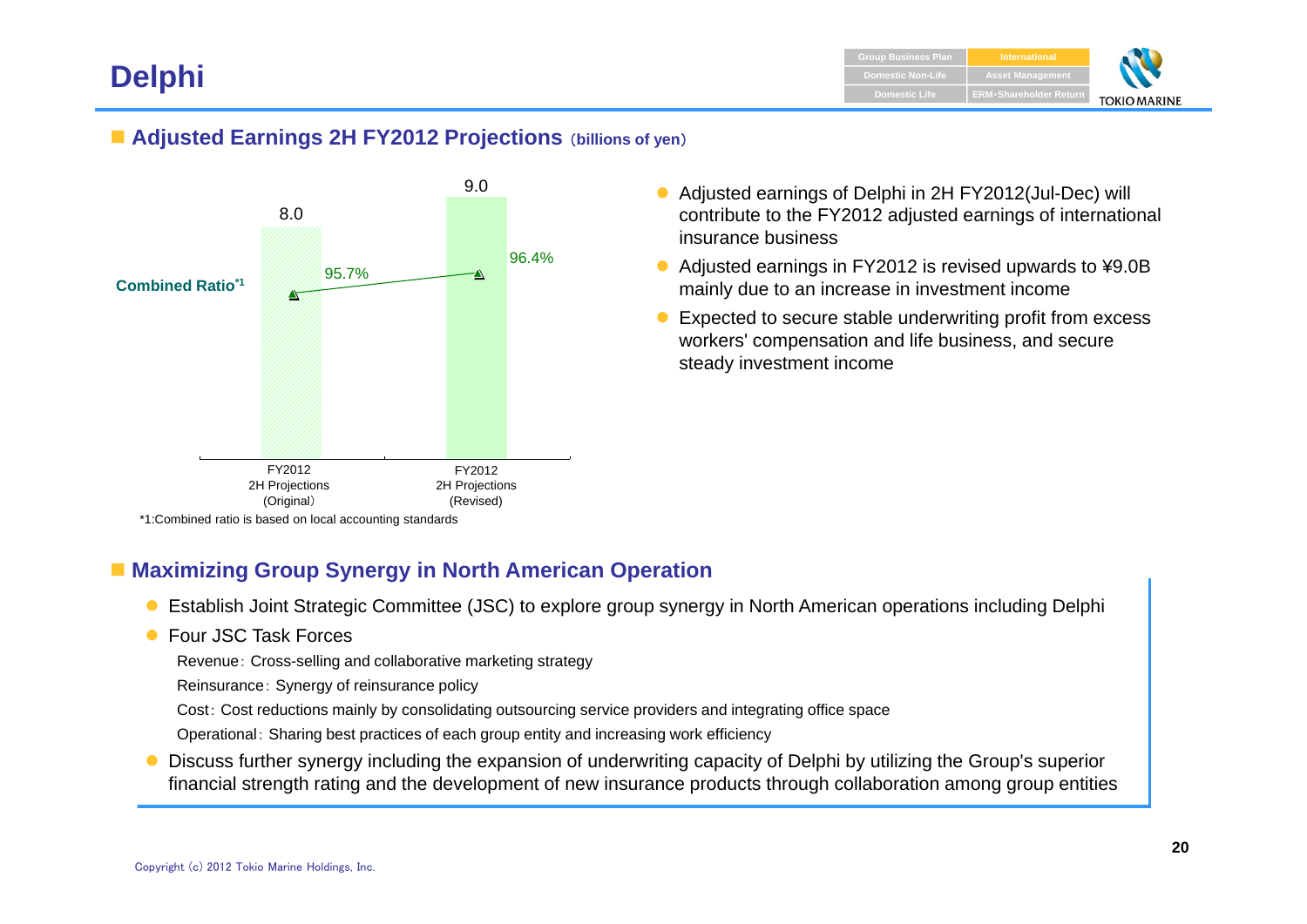# **Emerging Markets**

## **Example Strategies in Emerging Markets**

- Aim for stable profit growth in emerging markets
- $\bullet$  Promoting the business expansion not only in Japanese related business but also in local personal business of life and non-life insurance by capturing market growth opportunities in each country

## ■ Key Strategies in Emerging Countries and Projections of Net Premiums Written (billions of yen)



### India

• Achieve profitable growth in auto insurance business by expanding distribution channels

#### Singapore/Malaysia

• Strengthen the stable profit platform through Japanese related business and personal auto insurance business

#### **Thailand**

• Establish the stable profit platform in both Japanese and local businesses under reformed management after the turmoil of Thai Flood

#### **China**

• Maintain the solid business platform of Japanese related business and aim to expand local personal business in the mid-long term



## India

**Asia Life**

• Establish a stable business model by expanding distribution channels and developing products

#### Indonesia

• Enter the fast-growing life insurance market in Indonesia and establish business platform

#### Singapore

• Maintain stable profit platform through the diversification of distribution channels and development of products

## **GE** Malaysia

• Contribution of profit through expansion of agent channel as well as bancassurance

#### **South & Central America Non-Life**



## **S** Brazil

• Improve profitability of personal auto insurance business and strengthening the solid business platform

#### **Middle-East Islamic Insurance**



- Saudi Arabia / Egypt
- • Started a joint venture composite insurance company in October, 2012, forming a partnership with Alinma Bank in Saudi Arabia
- • Strengthening the takaful business (life and non-life) in Egypt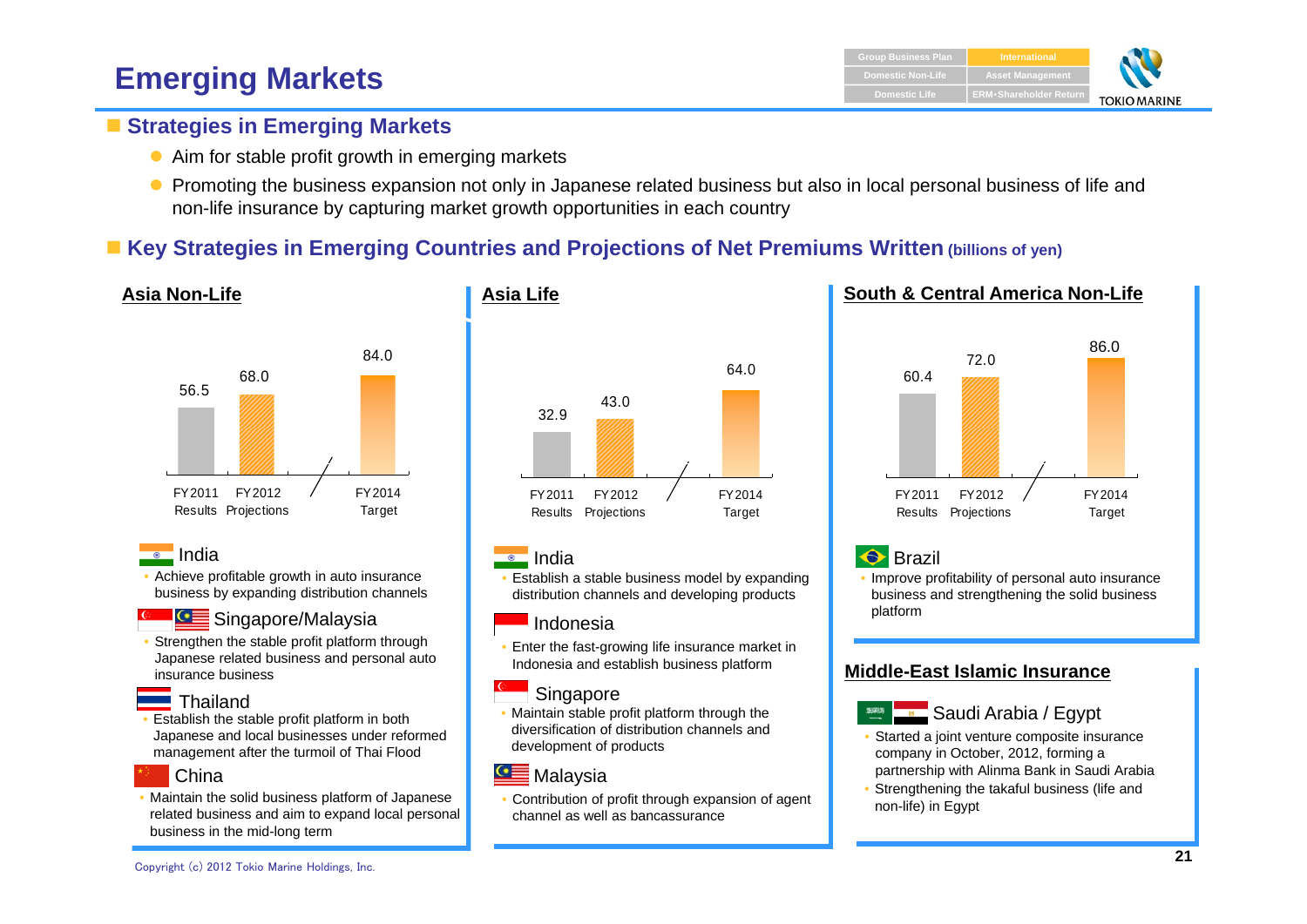## **FY2012 Revised Projections (International Insurance Business)**

**ERM** · Shareholder Retur **Asset Managem Domestic Life Domestic Non-Life**



(billions of yen)

|                                                          |                | <b>Net Premiums Written</b> |                           |                                |                | <b>Adjusted Earnings</b> |                           |                         |
|----------------------------------------------------------|----------------|-----------------------------|---------------------------|--------------------------------|----------------|--------------------------|---------------------------|-------------------------|
|                                                          | FY2011         |                             | <b>FY2012 Projections</b> |                                | FY2011         |                          | <b>FY2012 Projections</b> |                         |
|                                                          | <b>Results</b> | Original<br>(a)             | Revised<br>(b)            | <b>Difference</b><br>$(b)-(a)$ | <b>Results</b> | Original<br>(a)          | Revised<br>(b)            | Difference<br>$(b)-(a)$ |
| Philadelphia                                             | 158.1          | 191.0                       | 171.0                     | $-20.0$                        | 13.2           | 21.0                     | 22.0                      | 1.0                     |
| Delphi*1                                                 |                | 67.0                        | 66.0                      | $-1.0$                         |                | 8.0                      | 9.0                       | 1.0                     |
| North America                                            | 42.3           | 46.0                        | 42.0                      | $-4.0$                         | 7.2            | 4.0                      | 3.0                       | $-1.0$                  |
| Kiln                                                     | 76.7           | 97.0                        | 94.0                      | $-3.0$                         | $-5.0$         | 13.0                     | 13.0                      | 0.0                     |
| Europe & Middle East                                     | 16.3           | 19.0                        | 17.0                      | $-2.0$                         | $-0.6$         | 1.0                      | 1.0                       | 0.0                     |
| South & Central America                                  | 60.4           | 74.0                        | 72.0                      | $-2.0$                         | 0.7            | 2.0                      | 2.0                       | 0.0                     |
| Asia                                                     | 56.5           | 67.0                        | 68.0                      | 1.0                            | $-52.2$        | 7.0                      | 1.0                       | $-6.0$                  |
| Reinsurance                                              | 56.1           | 70.0                        | 69.0                      | $-1.0$                         | $-3.3$         | 11.0                     | 9.0                       | $-2.0$                  |
| <b>Total Non-Life</b>                                    | 466.7          | 631.0                       | 599.0                     | $-32.0$                        | $-39.7$        | 67.0                     | 60.0                      | $-7.0$                  |
| Life(Asia) <sup>*2</sup>                                 | 32.9           | 41.0                        | 43.0                      | 2.0                            | 1.0            | 2.0                      | 2.0                       | 0.0                     |
| Adjustment relating to natural<br>disasters in 1Q FY2011 |                |                             |                           |                                | 27.9           |                          |                           |                         |
| Impact of Hurricane Sandy                                |                |                             |                           |                                |                |                          | $-14.0$                   | $-14.0$                 |
| <b>Total</b><br>(After adjustment)                       | 499.7          | 672.0                       | 642.0                     | $-30.0$                        | $-11.9$        | 68.0                     | 47.0                      | $-21.0$                 |
| (Ref.) FX used in original<br>projections applied        |                | 672.0                       | 685.0                     | 13.0                           |                | 68.0                     | 50.0                      | $-18.0$                 |

\*1 Delphi's FY2012 Business Projections from July to December is shown (including life business)

\*2 Sino Life Insurance Co., Ltd. (Chinese life insurance company) has been excluded from FY2011 and FY2012 results due to the decrease in percentage of voting rights to less than 15% during the previous Mid-term plan (FY2009-FY2011)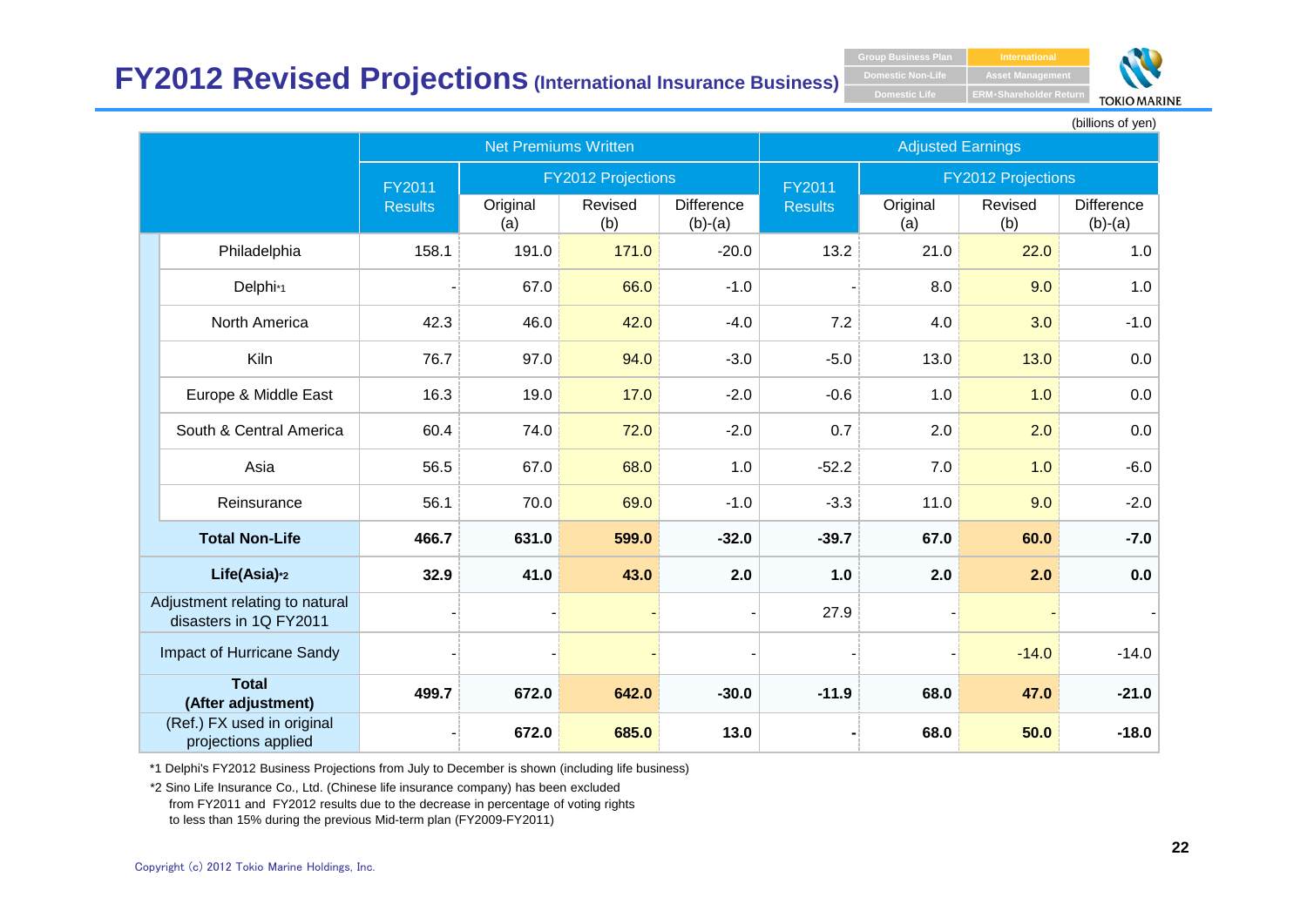# **II. Business Plan Outlook and Strategy by Each Domain**

 $\bullet$ 

 $\bullet$ 

 $\bullet$ 

 $\bullet$ 

**Group Business Plan Internation Asset Management Domestic Non-LifeERM** · Shareholder Return **Domestic Life TOKIO MARINE** 

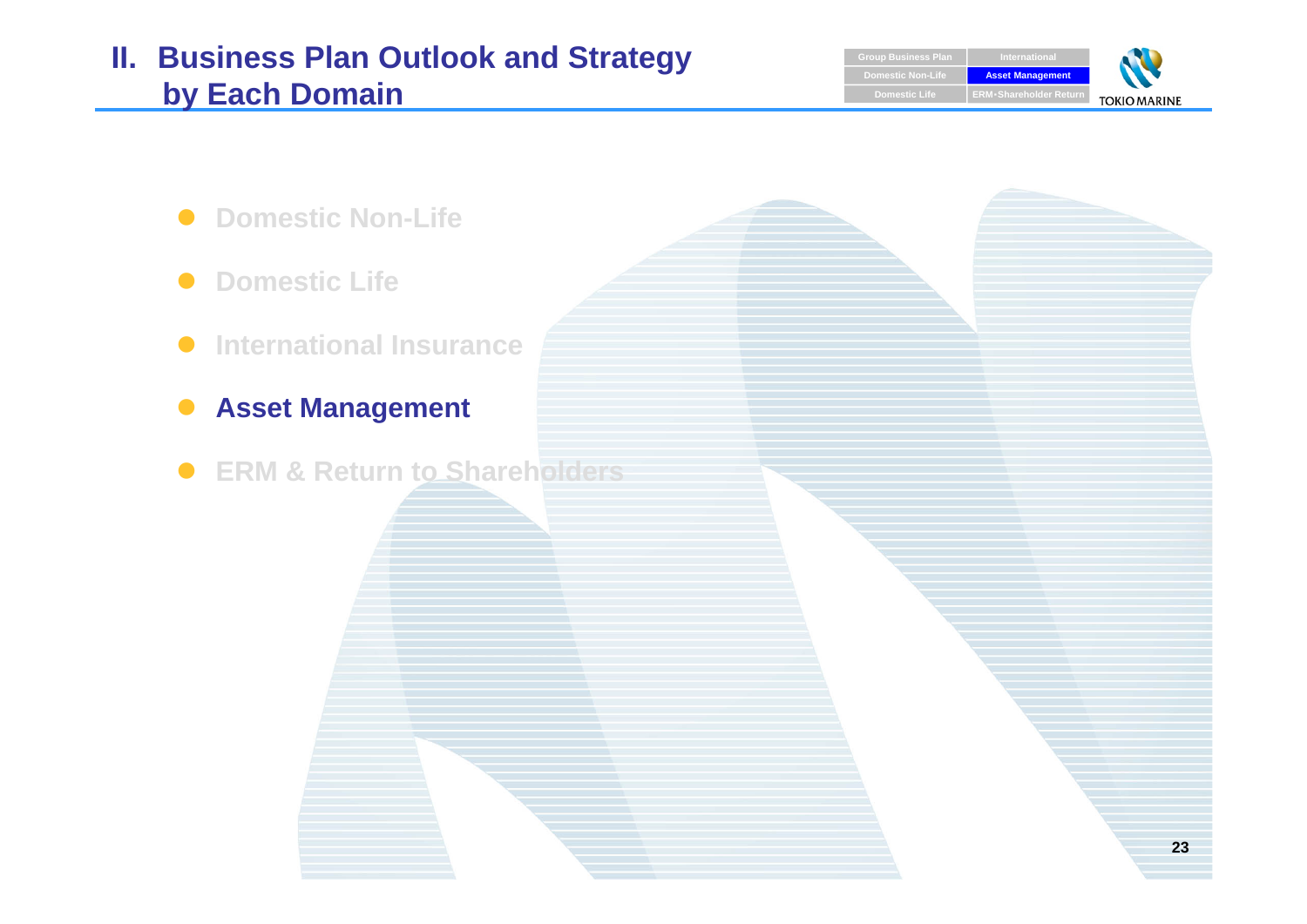# **TOKIO MARINE**

### **Group Asset Management Concept**

**Each Group company aims to contribute to the improvement of the Group's corporate value by executing investment operations that take into account the circumstances of their insurance liabilities and capital, as well as their business area and strategy**

- **A core principle is the maintenance of sufficient liquidity and stability for claim payments**
- **In principle, ALM investments are executed such that assets support long-term insurance liabilities**
- **Assets not used for ALM should be managed with the goal of improving profitability within the range of risk deemed acceptable in light of the insurance liabilities, financial base and investment environments for each Group company**

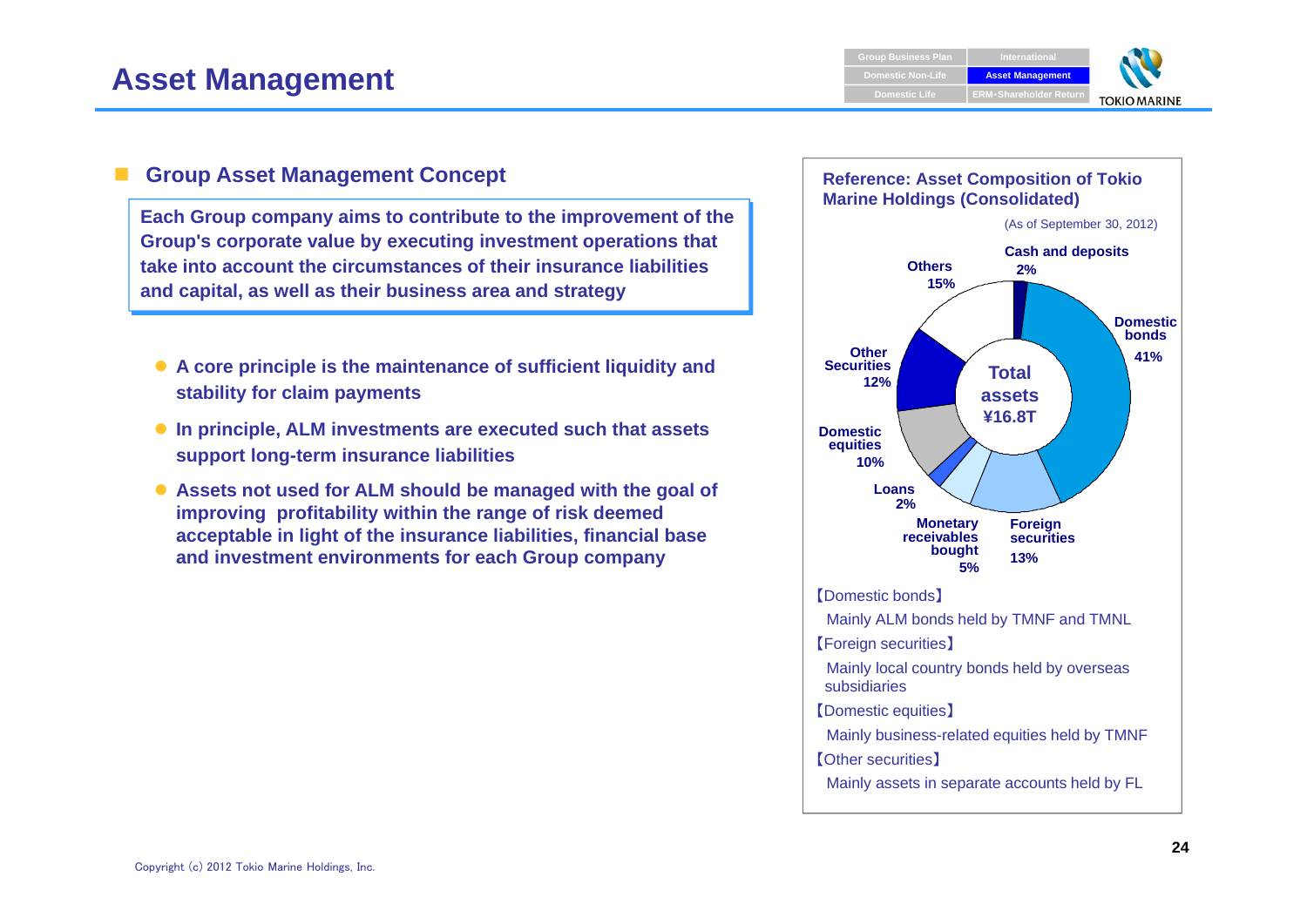# **II. Business Plan Outlook and Strategy by Each Domain**

**Group Business Plan International Asset Ma Domestic Non-LifeDomestic Life ERM**・**Shareholder Return TOKIO MARINE** 

- $\bullet$ **Domestic Non-Life**
- $\bullet$ **Domestic Life**
- $\bullet$ **International Insurance**
- **Asset Management**
- $\bullet$ **ERM & Return to Shareholders**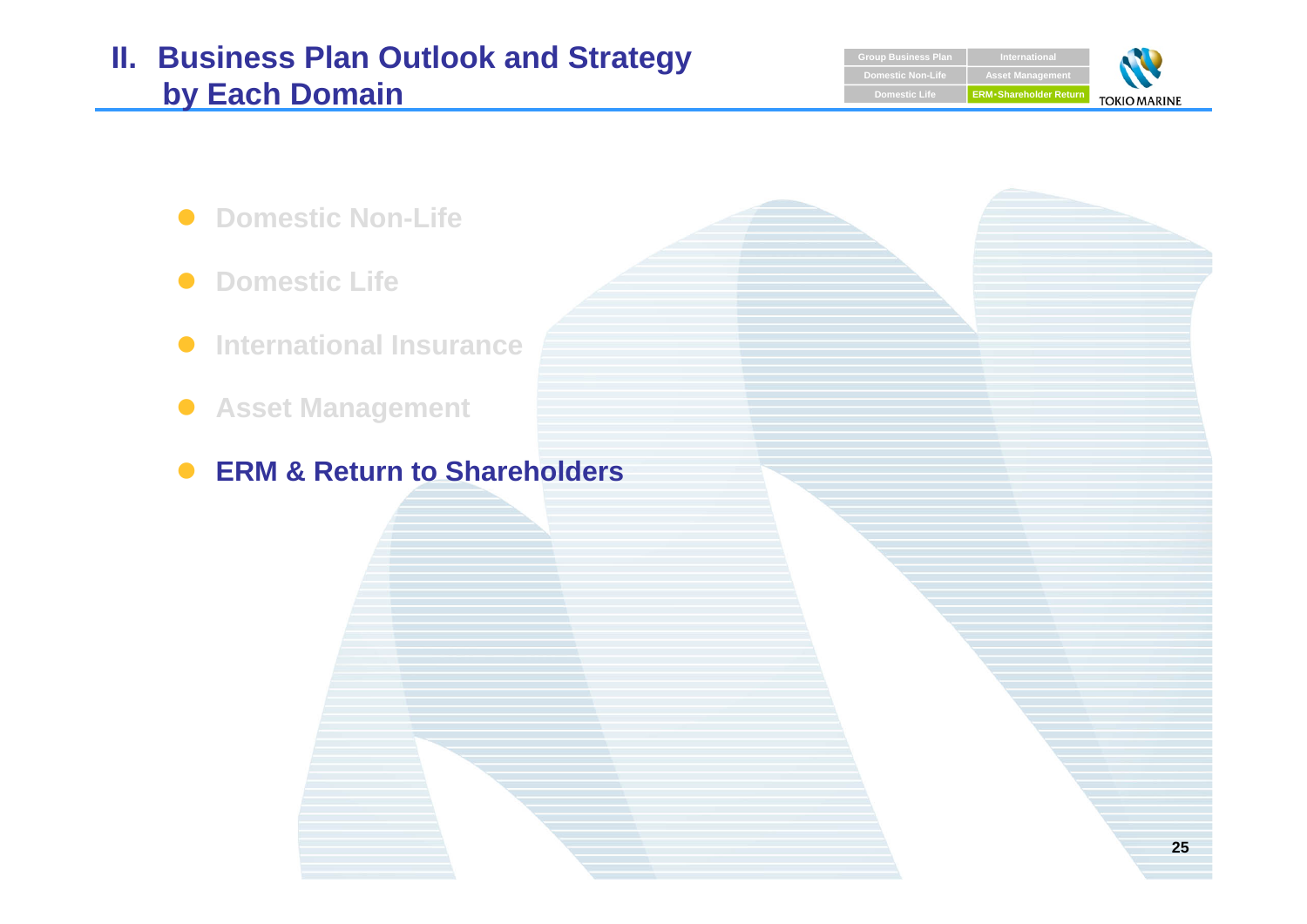# **Enterprise Risk Management (ERM)**





■**Net Asset Value**: Consolidated net asset value+various reserves (after-tax basis)+value of life insurance policies in-force-goodwill and other items ■**Risk Capital : 99.95% VaR, after taking account of diversification effects** □**ESR** :

: Net asset value  $\angle R$  isk capital (Stock price sensitivity of ESR: ESR  $\pm$ 4% if the Nikkei Stock Average fluctuates by  $\pm$ ¥1,000)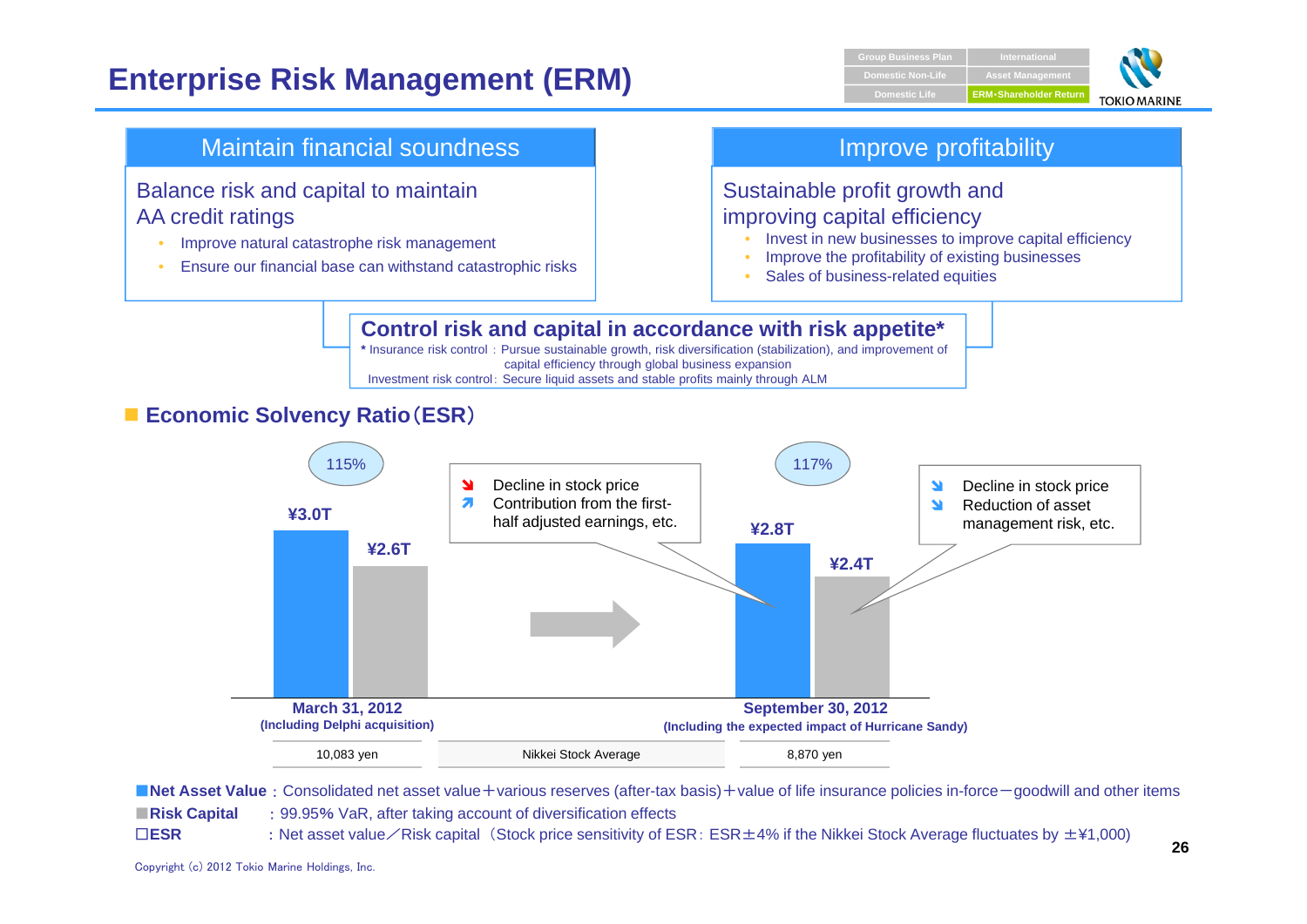## **Return to Shareholders**





- The target payout ratio level is 40% to 50% of average adjusted earnings (excluding EV)
	- **Pay interim dividend of ¥27.5 per share (¥21.1B in total), in line with initial plan**
	- **Annual dividend is expected to be ¥55.0 per share (¥42.2B in total)**
- Consistent with past policy, we intend to conduct share repurchases in a flexible manner based on a **comprehensive assessment of market conditions, our capital levels, business investment opportunities and other relevant factors**

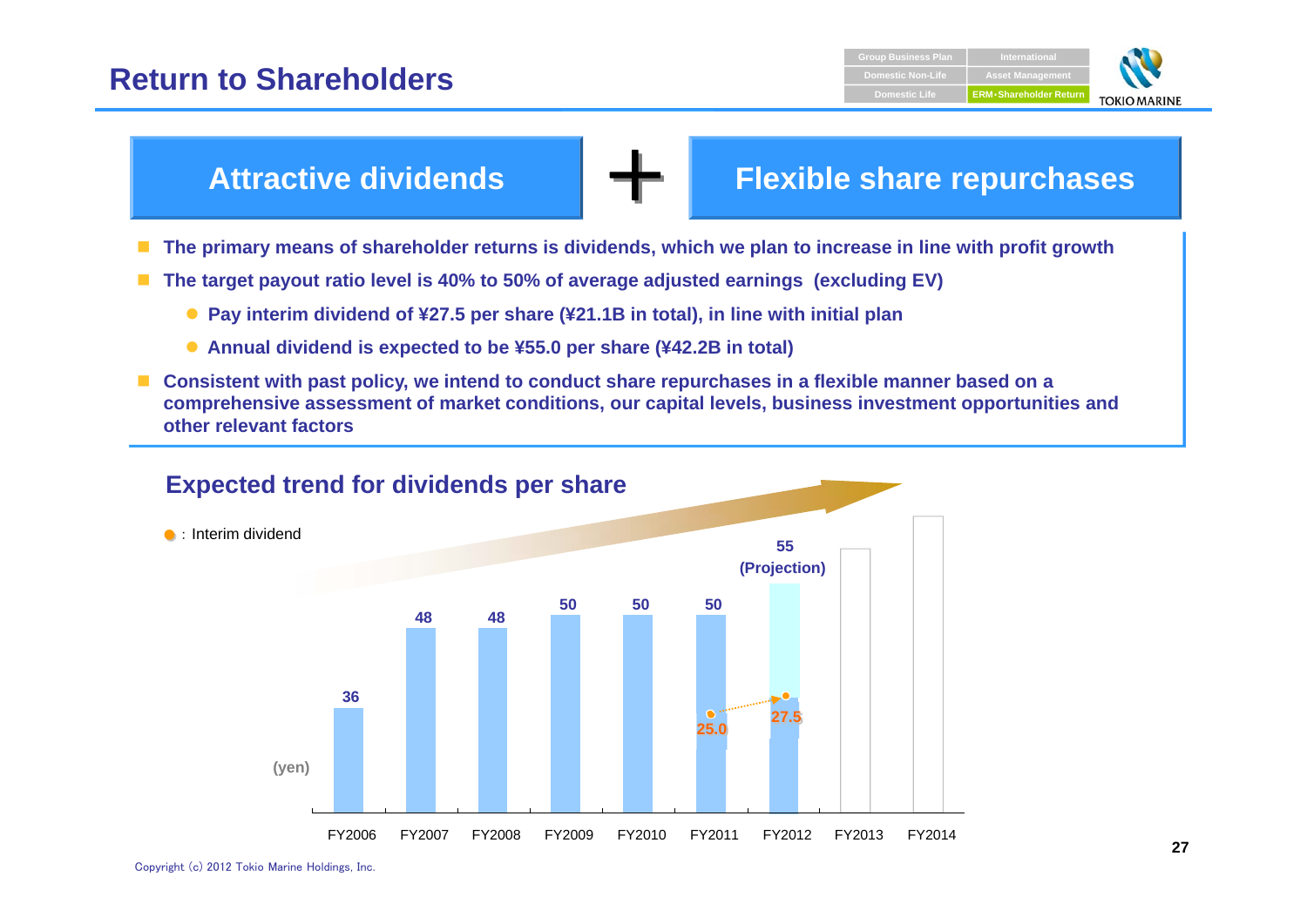

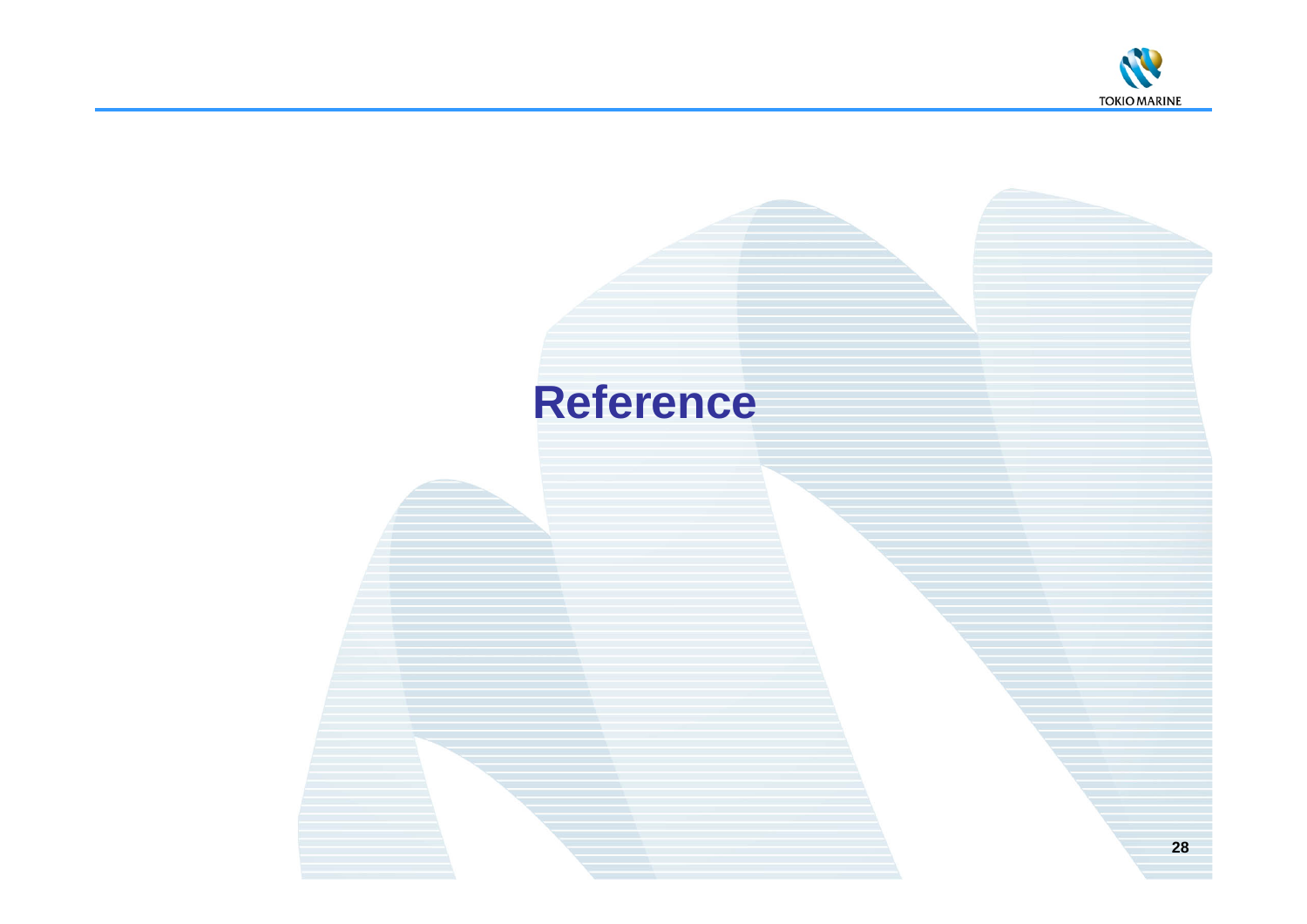## **2Q FY2012 Adjusted Earnings Results Reference**



|                                          |                                       |                                                | (billions of yen) |
|------------------------------------------|---------------------------------------|------------------------------------------------|-------------------|
| <b>Business Domain</b>                   | <b>FY2011</b><br>2Q<br><b>Results</b> | <b>FY2012</b><br>2Q<br><b>Results</b>          | Change            |
| <b>Domestic Non-Life</b>                 | 26.9                                  | 26.4                                           | $-0.4$            |
| <b>TMNF</b>                              | 31.0                                  | 30.8                                           | $-0.1$            |
| NF                                       | $-1.4$                                | <br>$-1.8$                                     | $-0.3$            |
| Other                                    | $-2.6$                                | $-2.5$                                         | 0.0               |
| Domestic Life*                           | 0.1                                   | 16.4                                           | 16.3              |
| <b>TMNL</b>                              | 14.6                                  | 24.5                                           | 9.8               |
| FL.                                      | $-14.8$                               | $-7.6$                                         | 7.2               |
| Other                                    | 0.3                                   | $-0.4$                                         | $-0.8$            |
| <b>International Insurance</b>           | 13.4                                  | 28.3                                           | 14.8              |
| PHLY                                     | 3.4                                   | 10.6<br><u>m <mark>mmmmmmmmmmmmmmmm</mark></u> | 7.2               |
| North America                            | 1.5                                   | 2.5                                            | 1.0               |
| Kiln                                     | $-11.0$                               | 5.6                                            | 16.6<br>աստավ     |
| Europe & Middle East                     | 0.5                                   | 0.7                                            | 0.2               |
| South & Central America                  | 1.2                                   | 0.7<br>                                        | $-0.5$            |
| Asia                                     | 1.0                                   | 1.3                                            | 0.3               |
| Reinsurance                              | $-12.1$                               | 5.8                                            | 17.9              |
| International Non-Life                   | $-15.1$                               | 26.9                                           | 42.1              |
| International Life                       | 0.9                                   | 1.7                                            | 0.7               |
| Adjustment relating to natural disasters | 27.9                                  |                                                | $-27.9$           |
| <b>Financial &amp; General</b>           | 2.0                                   | 2.1                                            | 0.0               |

| <b>Group Total</b> | $\overline{\phantom{a}}$<br><br>. | - -<br>- -<br><b>J.J</b> | 30. |
|--------------------|-----------------------------------|--------------------------|-----|

#### Group total adjusted earnings increased by ¥30.7B to ¥73.3B

#### • Domestic Non-life

– TMNF: Same level mainly due to an increase in net premiums written and a reduction in non-personnel expenses as well as an increase in income from other securities, despite an increase in incurred losses and loss adjustment expenses

#### • Domestic Life

- TMNL: Change in EV increased by ¥9.8B due to the reversal effects of the lower interest rates in FY2011
- $\equiv$  FL: Change in EV improved by ¥7.2B YoY due to the improved financial market condition compared to 2Q FY2011, despite the negative change in EV owing to the domestic stock market deterioration

#### **•** International Insurance

– Adjusted earnings in Philadelphia, Kiln, and reinsurance business increased mainly due to the reversal effect of natural catastrophes incurred in FY2011

\*Adjusted earnings in domestic life insurance business Simplified calculation method is applied for EV as of end of Sept, 2011 and as of end of Sept, 2012. The calculation is an unaudited basis

|                   | Net income of<br><b>TMNF</b> for<br>accounting<br>purposes |                          | Reversal for<br>catastrophe<br>reserves, etc. net<br>of taxes |                   | Provision for<br>price fluctuation<br>reserves, net of<br>taxes |        | Gains/losses on<br>sales or evaluation<br>of ALM bonds and<br>interest rate swaps,<br>net of taxes |                          | Gains/loses on<br>sales or<br>evaluation of<br>stocks and<br>properties held,<br>net of taxes | Other extraordinary<br>profits/losses and<br>valuation reserves<br>etc., net of taxes |     | <b>Adjusted</b><br>earnings of<br><b>TMNF</b> |
|-------------------|------------------------------------------------------------|--------------------------|---------------------------------------------------------------|-------------------|-----------------------------------------------------------------|--------|----------------------------------------------------------------------------------------------------|--------------------------|-----------------------------------------------------------------------------------------------|---------------------------------------------------------------------------------------|-----|-----------------------------------------------|
| FY2012 2Q Results | ¥44.7B                                                     | $\overline{\phantom{m}}$ | ¥ 12.6B                                                       | $\qquad \qquad -$ | ¥ 5.9B                                                          | $^{+}$ | ¥ 1.1B                                                                                             | $+$                      | ¥ 6.6B                                                                                        | $¥$ 3.1 $B$                                                                           | $=$ | $¥$ 30.8B                                     |
| FY2011 2Q Results | $¥$ 92.0B                                                  | $\overline{\phantom{m}}$ | ¥ 31.9B                                                       | $^{+}$            | ¥ 1.2B                                                          | $+$    | ¥ 2.0B                                                                                             | $\overline{\phantom{0}}$ | ¥ 11.2B                                                                                       | ¥ 21.1B                                                                               | $=$ | ¥ 31.0B                                       |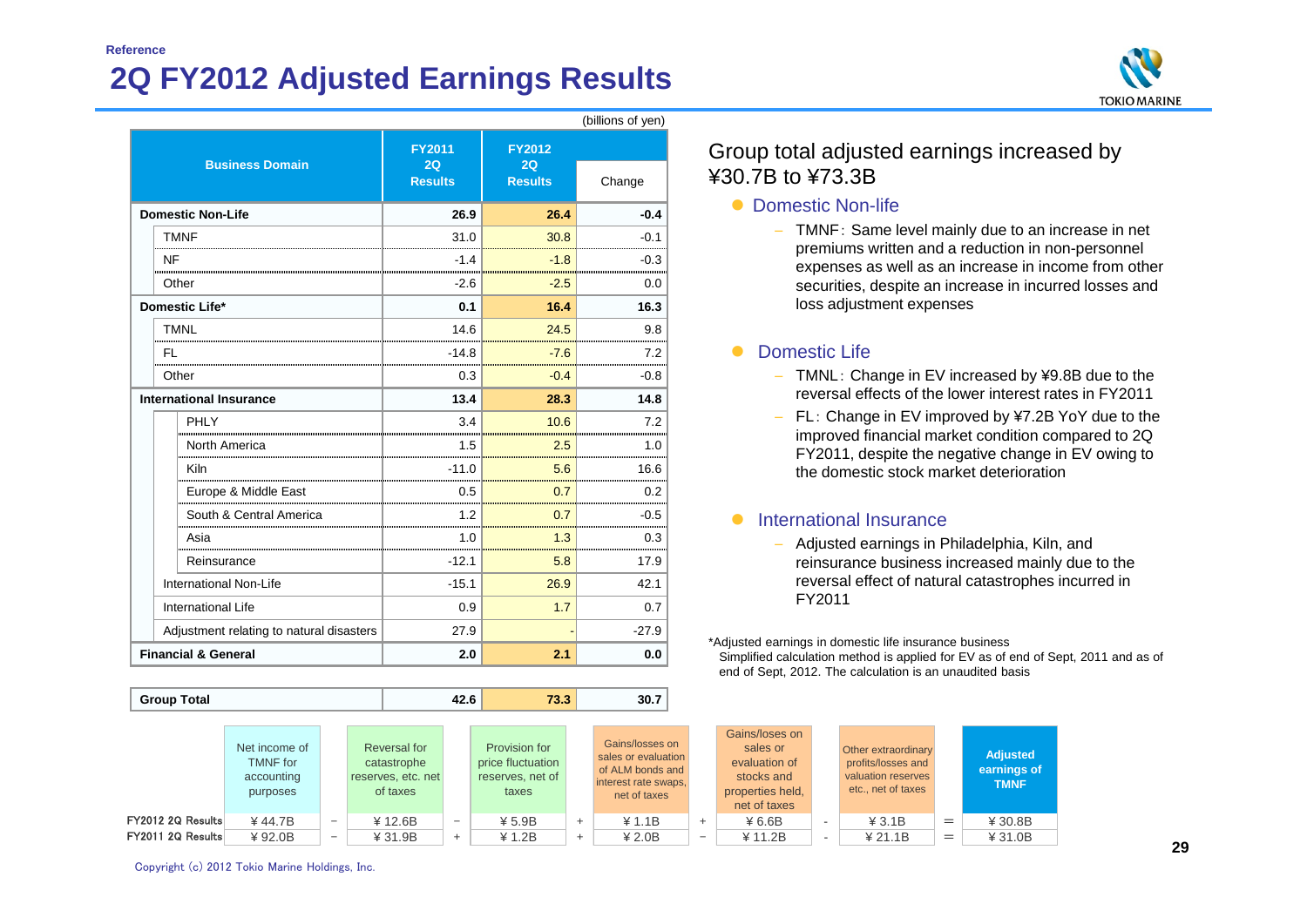

|                                              | FY2002       | FY2003       | <b>FY2004</b> | <b>FY2005</b>     | <b>FY2006</b> | <b>FY2007</b> | <b>FY2008</b>                                                                                                                                                        | <b>FY2009</b> | <b>FY2010</b> | FY2011         | FY2012<br><b>Projections</b>    |
|----------------------------------------------|--------------|--------------|---------------|-------------------|---------------|---------------|----------------------------------------------------------------------------------------------------------------------------------------------------------------------|---------------|---------------|----------------|---------------------------------|
| <b>Ordinary income</b>                       |              |              |               |                   |               |               | *1 2,929.0 bn yen 2,775.7 bn yen 2,899.4 bn yen 3,399.9 bn yen 4,218.5 bn yen 3,710.0 bn yen 3,503.1 bn yen 3,570.8 bn yen 3,288.6 bn yen 3,415.9 bn yen             |               |               |                |                                 |
| Net income                                   | 56.6 bn yen  | 111.4 bn yen | 67.6 bn yen   | 89.9 bn yen       | 93.0 bn yen   | 108.7 bn yen  | 23.1 bn yen $ $                                                                                                                                                      | 128.4 bn yen  | 71.9 bn yen   | 6.0 bn yen     | 90.0 bn yen                     |
| $*2$<br>Adjusted earnings                    | 105.0 bn ven | 172.1 bn yen | 51.8 bn yen   | 138.7 bn yen      | 169.7 bn yen  | 143.2 bn yen  | $-52.5$ bn yen                                                                                                                                                       | 165.4 bn yen  | 72.0 bn yen   | $-19.5$ bn yen | 138.0 bn yen                    |
| $*2$<br><b>Adjusted ROE</b>                  | 3.8%         | 5.9%         | 1.6%          | 3.7%              | 3.8%          | 3.5%          | $-1.7%$                                                                                                                                                              | 5.8%          | 2.4%          | $-0.7%$        | 5.0%                            |
| $*3$<br>Dividend total                       | 18.5 bn yen  | 19.7 bn yen  | 18.9 bn yen   | 25.2 bn yen       | 29.8 bn yen   | 38.7 bn yen   | 38.0 bn yen                                                                                                                                                          | 39.4 bn yen   | 38.6 bn yen   | 38.3 bn yen    | 42.2 bn yen                     |
| $*_{4}$<br>Dividend per share                | $20$ yen     | $22$ yen     | 22 yen        | $30 \,\text{yen}$ | 36 yen        | 48 yen        | 48 yen                                                                                                                                                               | 50 yen        | 50 yen        | 50 yen         | 55 yen                          |
|                                              |              |              |               |                   |               |               |                                                                                                                                                                      |               |               |                |                                 |
| $*5$<br>Share repurchase                     |              | 100.0 bn yen | 92.4 bn yen   | 70.1 bn yen       | 85.0 bn yen   | $90.0$ bn yen | 50.0 bn yen                                                                                                                                                          |               | 50.0 bn yen   |                | <b>TBD</b>                      |
| Sales of business related<br>equity holdings | 260.0 bn yen | 130.0 bn yen | 170.0 bn yen  | 120.0 bn yen      | 45.0 bn yen   | $60.0$ bn yen | 50.0 bn yen                                                                                                                                                          | $95.0$ bn yen | 187.0 bn yen  |                | 206.0 bn yen 50.0 bn yen $\sim$ |
|                                              |              |              |               |                   |               |               |                                                                                                                                                                      |               |               |                |                                 |
| $*6$<br>Share price                          | 1,472 yen    | 3,240 yen    | 3,120 yen     | 4,660 yen         | 4,360 yen     | 3,680 yen     | $2,395$ yen                                                                                                                                                          | 2,633 yen     | 2,224 yen     | 2,271 yen      | 2,167 yen                       |
| Market capitalization<br>*6                  |              |              |               |                   |               |               | 1,363.0 bn yen 2,896.6 bn yen 2,683.2 bn yen 3,930.8 bn yen 3,594.9 bn yen 2,960.6 bn yen 1,926.8 bn yen 2,118.3 bn yen 1,789.3 bn yen 1,827.1 bn yen 1,667.5 bn yen |               |               |                |                                 |

\*1 Ordinary income projections are undisclosed

\*2 FY2005: excludes the effects including assumption changes in calculating EV of domestic life

\*3 FY2012: projected figure assumes the number of stocks unchanged from that of March 31, 2012

\*4 All figures are shown as a basis after a share-split 1-500 in Sept, 2006

\*5 On a repurchase year basis. FY2006 figure excludes \57.8B of stock exchange between Nisshin Fire

\*6 FY2012 figure is as of Nov 20, 2012. Share prices are shown as a basis after a share-split 1-500 in Sept, 2006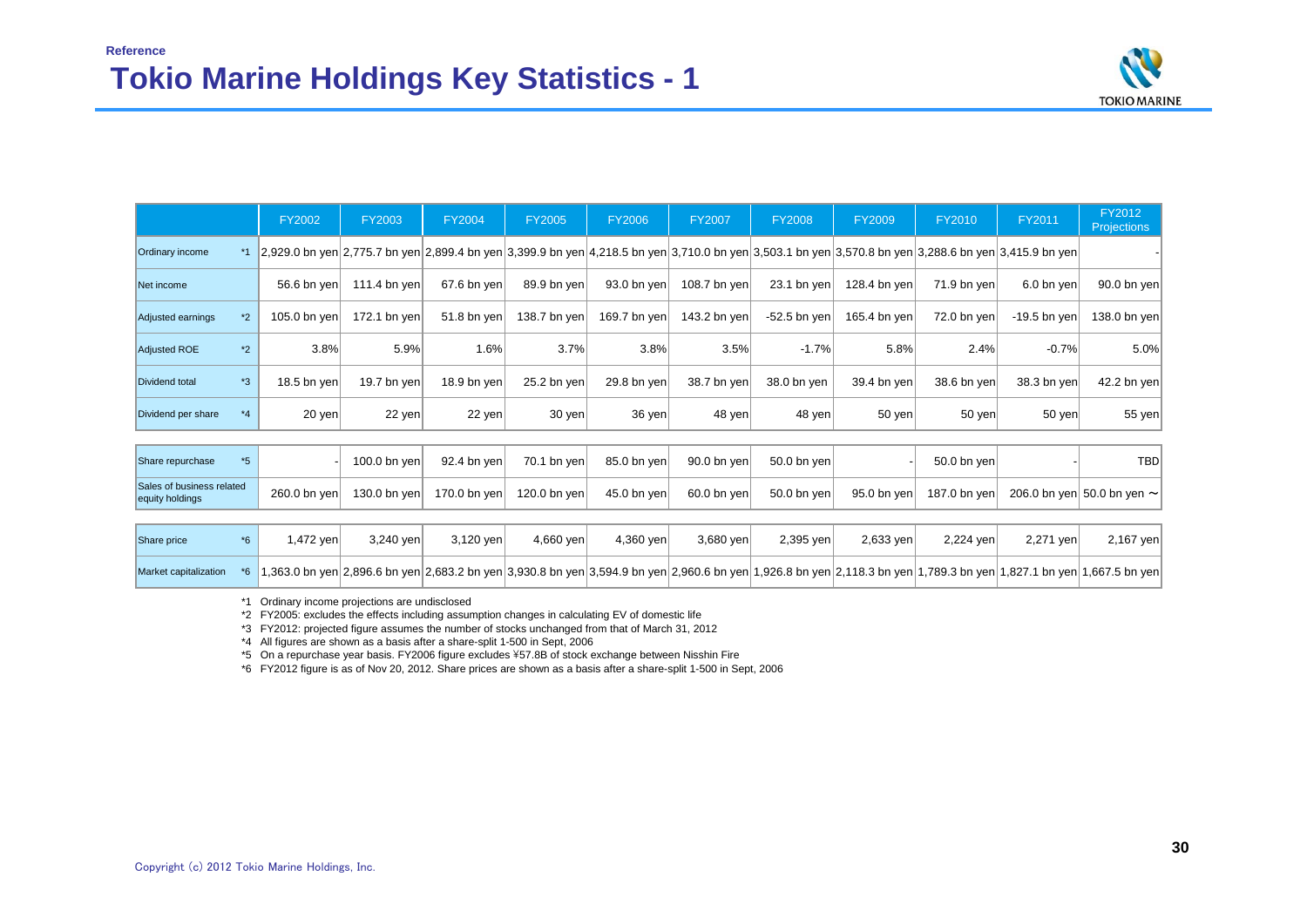

## **Adjusted Earnings / Adjusted Earnings (excluding EV) and Return to Shareholders**

|                                                              |               |               |               |               |               |               |               | (billions of yen, unless otherwise stated below) |
|--------------------------------------------------------------|---------------|---------------|---------------|---------------|---------------|---------------|---------------|--------------------------------------------------|
|                                                              | <b>FY2005</b> | <b>FY2006</b> | <b>FY2007</b> | <b>FY2008</b> | <b>FY2009</b> | <b>FY2010</b> | <b>FY2011</b> | <b>FY2012</b><br>(Projections)                   |
| Adjusted earnings                                            | 138.7         | 169.7         | 143.2         | $-52.5$       | 165.4         | 72.0          | $-19.5$       | 138.0                                            |
| Adjusted earnings (excluding EV)                             | 104.1         | 121.5         | 128.1         | 4.7           | 113.4         | 44.5          | $-35.4$       | 97.0                                             |
| Average adjusted earnings (excluding EV) <sup>-1</sup>       | 90.0          | 90.0          | 100.0         | 80.0          | 85.0          | 80.0          | 80.0          | 90.0                                             |
| Total distributions to shareholders                          | 95.3          | 114.8         | 128.7         | 88.0          | 39.4          | 88.6          | 38.3          | <b>TBD</b>                                       |
| Dividend total                                               | 25.2          | 29.8          | 38.7          | 38.0          | 39.4          | 38.6          | 38.3          | 42.2                                             |
| Dividend per share                                           | 30yen         | 36yen         | 48yen         | 48yen         | $50$ ven      | 50yen         | 50yen         | 55yen                                            |
| Payout ratio: On average adjusted earnings<br>(excluding EV) | 28%           | 33%           | 39%           | 48%           | 46%           | 48%           | 48%           | 47%                                              |
| Share repurchases*2                                          | 70.1          | 85.0          | 90.0          | 50.0          |               | 50.0          |               | <b>TBD</b>                                       |

\*1: Average adjusted earnings (excluding EV) for FY2010-FY2012 excludes effects from the Great East Japan Earthquake and Thai Flood

\*2: On a repurchase year basis. FY2006 figure excludes \57.8B of stock exchange between Nisshin Fire

#### **BPS and PBR of Tokio Marine Holdings**

|                                                                                     | 2006/3E  | 2007/3E  | 2008/3E  | 2009/3E  | 2010/3E | 2011/3E  | 2012/3E | 2012/9E  |
|-------------------------------------------------------------------------------------|----------|----------|----------|----------|---------|----------|---------|----------|
| Adjusted number of issued and outstanding<br>shares (thousands of shares)           | 840,234  | 823,337  | 802,231  | 787,562  | 787,605 | 766,820  | 766,928 | 767,046  |
| Share price (yen)                                                                   | 4,660    | 4,360    | 3,680    | 2,395    | 2,633   | 2,224    | 2,271   | 1,994    |
| Percentage change                                                                   | 49.4%    | $-6.4%$  | $-15.6%$ | $-34.9%$ | 9.9%    | $-15.5%$ | 2.1%    | $-12.2%$ |
| (Reference) TOPIX                                                                   | 1,728.16 | 1,713.61 | 1,212.96 | 773.66   | 978.81  | 869.38   | 854.35  | 737.42   |
| Percentage change                                                                   | 46.2%    | $-0.8%$  | $-29.2%$ | $-36.2%$ | 26.5%   | $-11.2%$ | $-1.7%$ | $-13.7%$ |
| Shareholders' equity after tax on a financial<br>accounting basis (billions of yen) | 3.209.8  | 3.398.4  | 2,563.5  | 1,627.8  | 2,169.0 | 1,886.5  | 1.839.6 | 1,725.9  |
| BPS on a financial accounting basis (yen)                                           | 3,820    | 4,128    | 3,195    | 2,067    | 2,754   | 2,460    | 2,399   | 2,250    |
| PBR on a financial accounting basis                                                 | 1.22     | 1.06     | 1.15     | 1.16     | 0.96    | 0.90     | 0.95    | 0.89     |
| Adjusted capital (billions of yen)                                                  | 4,238.7  | 4,585.8  | 3,605.9  | 2,564.2  | 3,160.8 | 2,918.3  | 2,829.1 | 2,703.3  |
| BPS on an adjusted basis (yen)                                                      | 5,040    | 5,570    | 4,490    | 3,260    | 4,010   | 3,810    | 3,690   | 3,520    |
| PBR on an adjusted basis                                                            | 0.92     | 0.78     | 0.82     | 0.73     | 0.66    | 0.58     | 0.62    | 0.57     |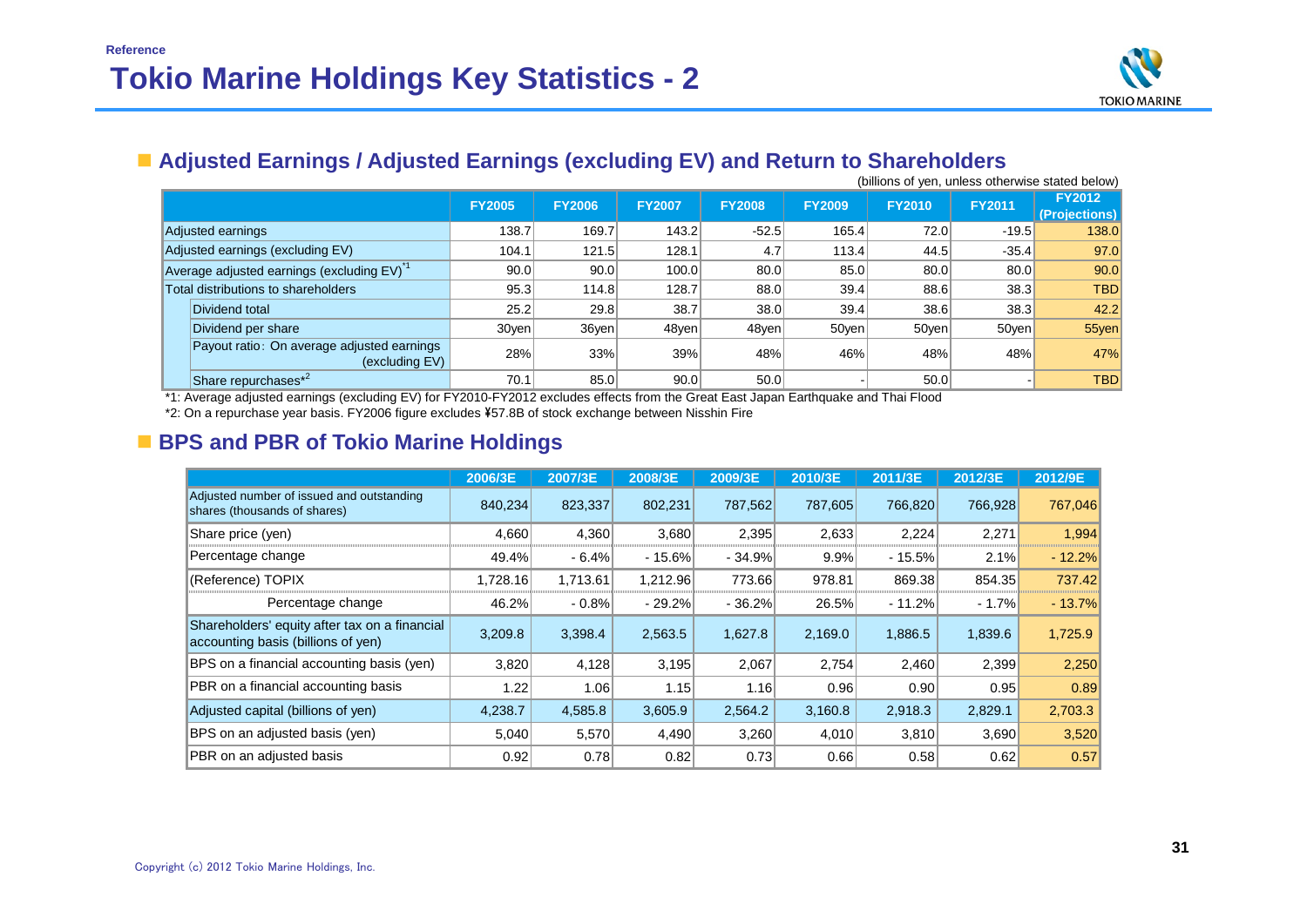

## **Premiums discount/loading rate by grade under the new grade rating system**



**The discount rate applied to "policyholders that have made a claim" and "policyholders that have not made any claims" differs at grade 7 and above** 

**New**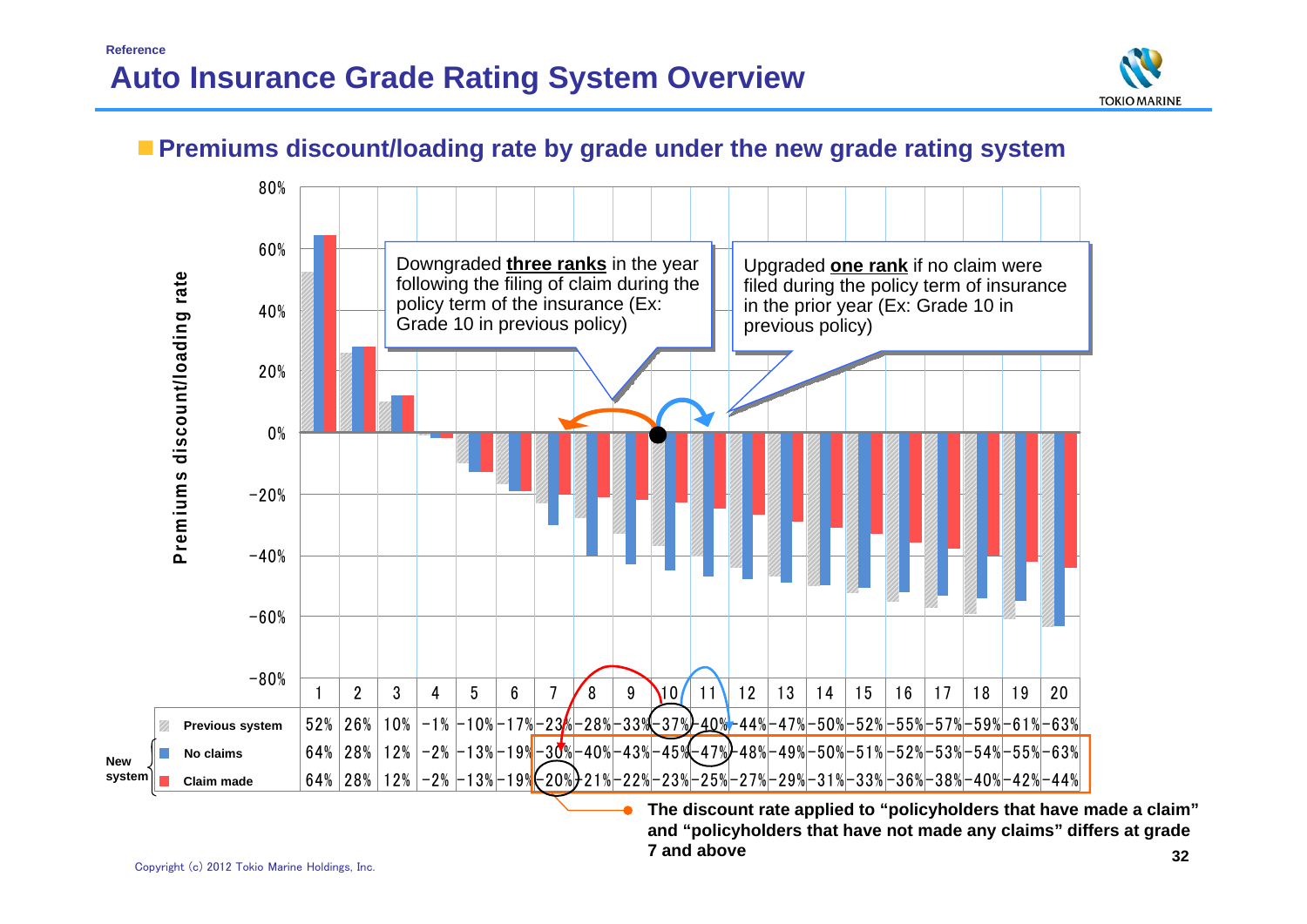#### **"Innovation and Execution 2014" OverviewReference**





Copyright (c) 2012 Tokio Marine Holdings, Inc.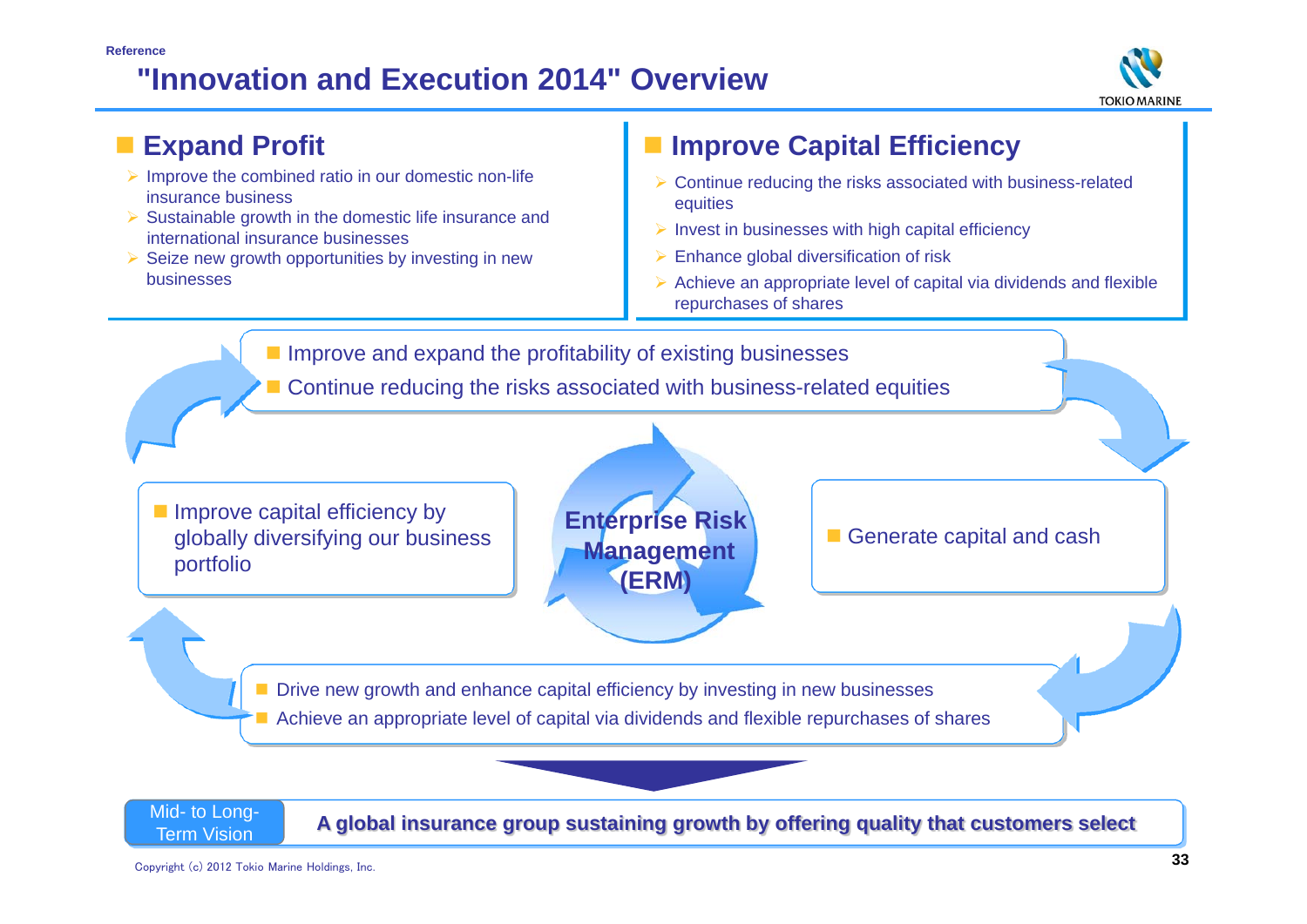# **Management Objectives in the Mid-Term Business Plan**



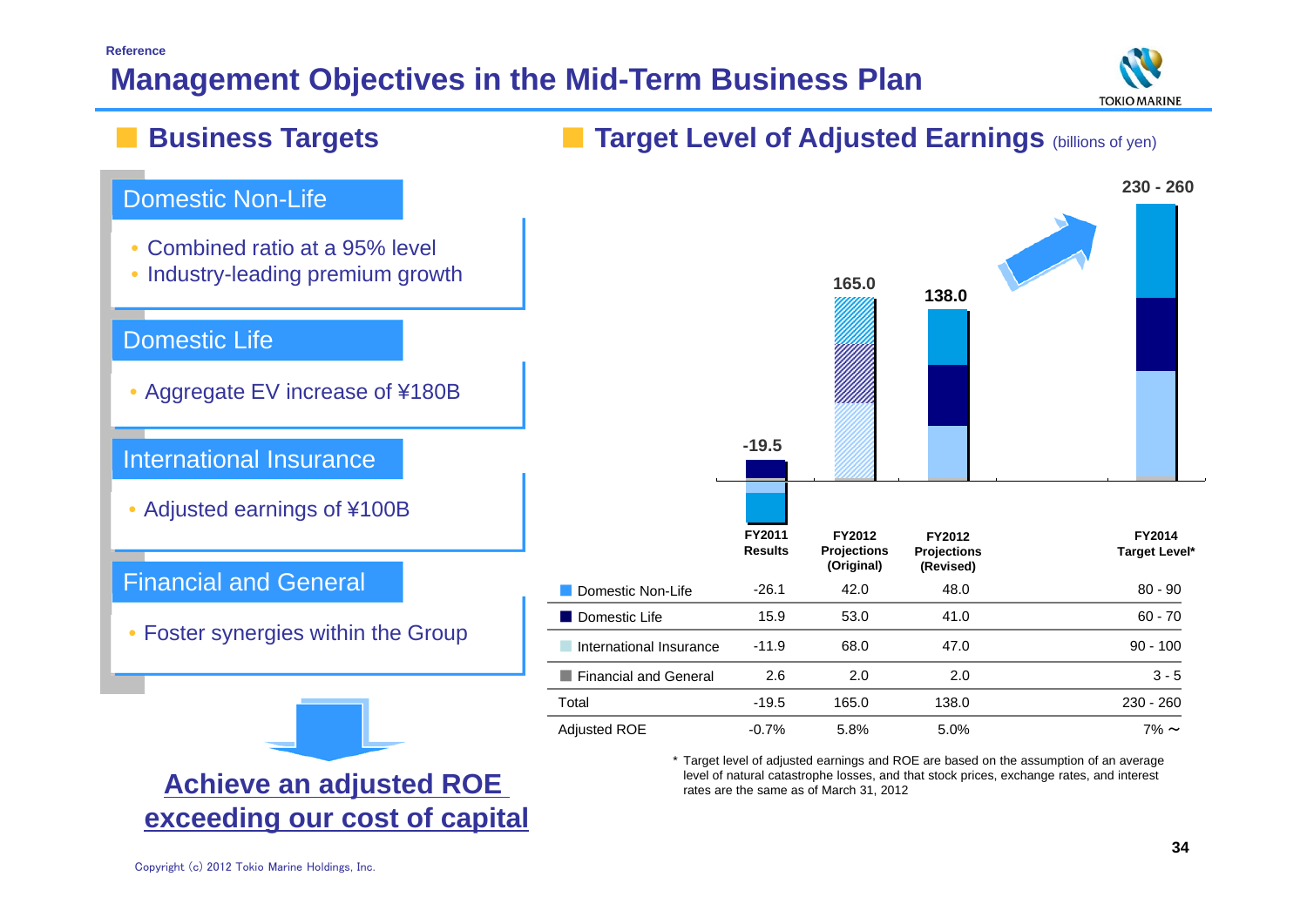

## Improving profitability mainly through product and rate revisions**A** Assuming negative factors in development of grade discounts and the depreciation of insured automobiles **IMPLAN** Implementing additional measures in a timely and effective manner in response to the underwriting results in auto **N** Lowering corporate expenses **N** Revising the agency commission points Achieve steady premium growth by enhancing the sales force **Improve profitability to achieve a combined ratio ("C/R") at a 95% level by FY2014** FY2011 C/R :103.3% FY2014 C/R :95%  $-$  1.0% C/R Assuming of an average level of looses related to natural catastrophes **7** Conservative assumptions as to the level of natural catastrophe-related losses and reinsurance costs in light of the increase of natural disasters $-2.0\%$  C/R  $-5.0\%$   $\thicksim$   $-6.0\%$  C/R Improve operational efficiency and achieve premium growth Improvement of underwriting Factors relating to natural catastrophes (Private insurance basis)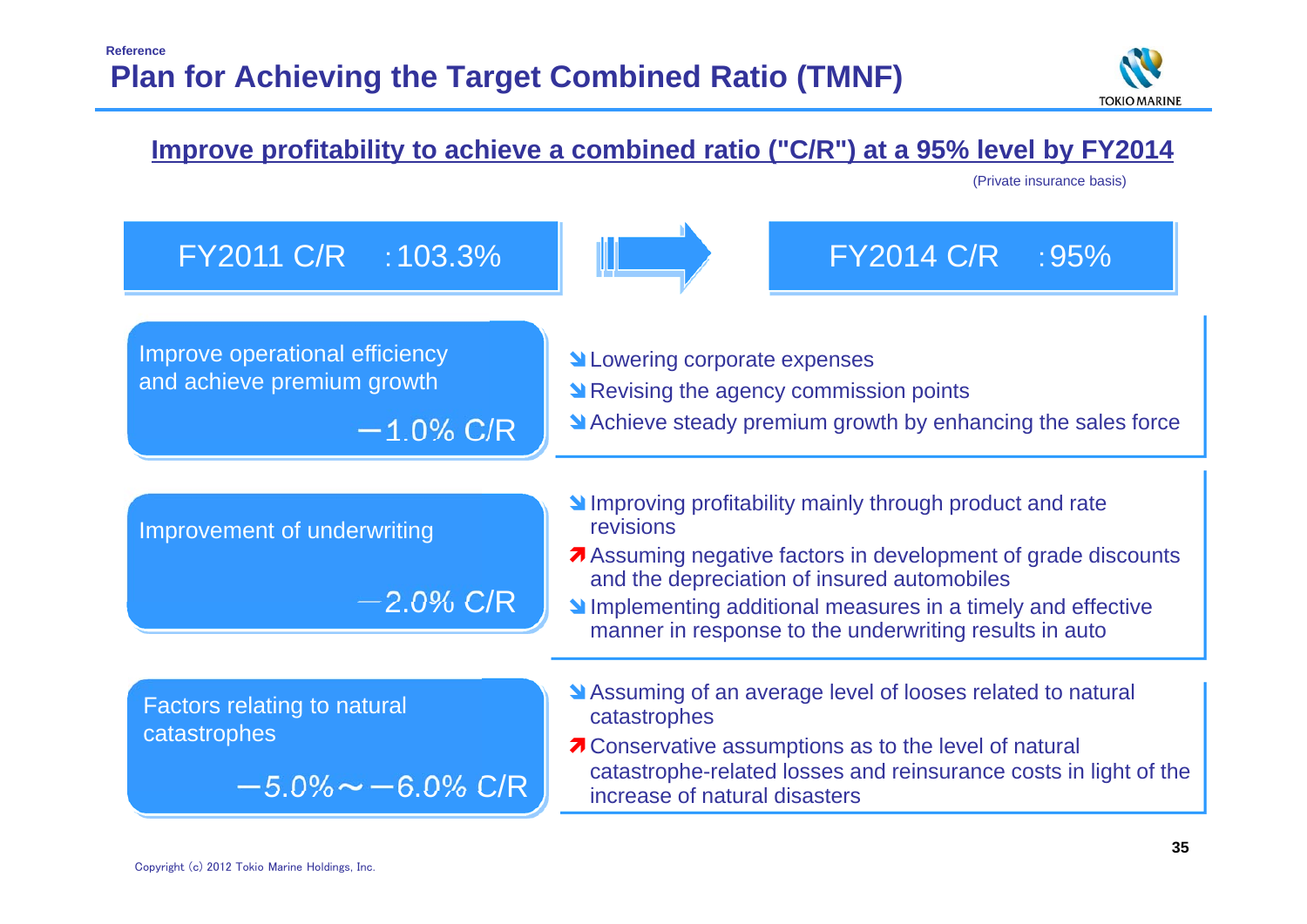

## **Target a combined ratio at a 98% level in auto through product & rate revisions and other efforts**

### **Implemented Product & Rate Revisions**

- • **Introduction of age-bracket rate plans and rate revisions**
- •**Expected profit improvement: approx. ¥26B**

| Rate revisions and profit improvements per FY<br>(excluding revisions of Grade Rating System in non-fleet auto insurance)<br>(billions of yen) |                                                                                                                                                                             |     |      |      |      |      |     |  |  |  |  |  |
|------------------------------------------------------------------------------------------------------------------------------------------------|-----------------------------------------------------------------------------------------------------------------------------------------------------------------------------|-----|------|------|------|------|-----|--|--|--|--|--|
|                                                                                                                                                | <b>FY14</b><br><b>FY12</b><br><b>FY13</b><br><b>FY11</b><br><b>Revision</b><br><b>FY10</b><br><b>FY09</b><br><b>Projections</b><br><b>Projections</b><br><b>Projections</b> |     |      |      |      |      |     |  |  |  |  |  |
|                                                                                                                                                | <b>Jul 2009</b>                                                                                                                                                             | 6.0 | 13.0 | 1.0  |      |      |     |  |  |  |  |  |
|                                                                                                                                                | <b>Jul 2010</b>                                                                                                                                                             |     | 6.0  | 13.0 | 1.0  |      |     |  |  |  |  |  |
|                                                                                                                                                | Jan 2012                                                                                                                                                                    |     |      | 3.0  | 18.0 | 7.0  |     |  |  |  |  |  |
|                                                                                                                                                | Oct 2012                                                                                                                                                                    |     |      |      | 1.0  | 8.0  | 1.0 |  |  |  |  |  |
|                                                                                                                                                | Total                                                                                                                                                                       | 6.0 | 19.0 | 17.0 | 20.0 | 15.0 | 1.0 |  |  |  |  |  |

## **October 2012: New "Grade Rating System" in Auto Insurance**

- • **Ensuring fairness among policyholders by adjusting rates in accordance with the different risk profile between policyholders with past accident experienced and those without**
- • **Expected profit improvement : the new system is expected to mitigate structural factors that have caused a gradual deterioration in profitability recent years**

#### **October 2012: Product & Rate Revisions**

- •**Premium revisions for part of riders and schedules in accordance with risk profile**
- •**Expected profit improvement** :**approx. ¥10B**

#### ■ Other

- • **Taking actions to improve underwriting results, such as ensuring appropriate repair cost by expansion of affiliated repair shops and taking measures for high loss ratio accounts**
- • **Increase revenue for corporate expenses through improved renewal ratios and cultivation of new fleet contracts by supporting loss prevention initiatives**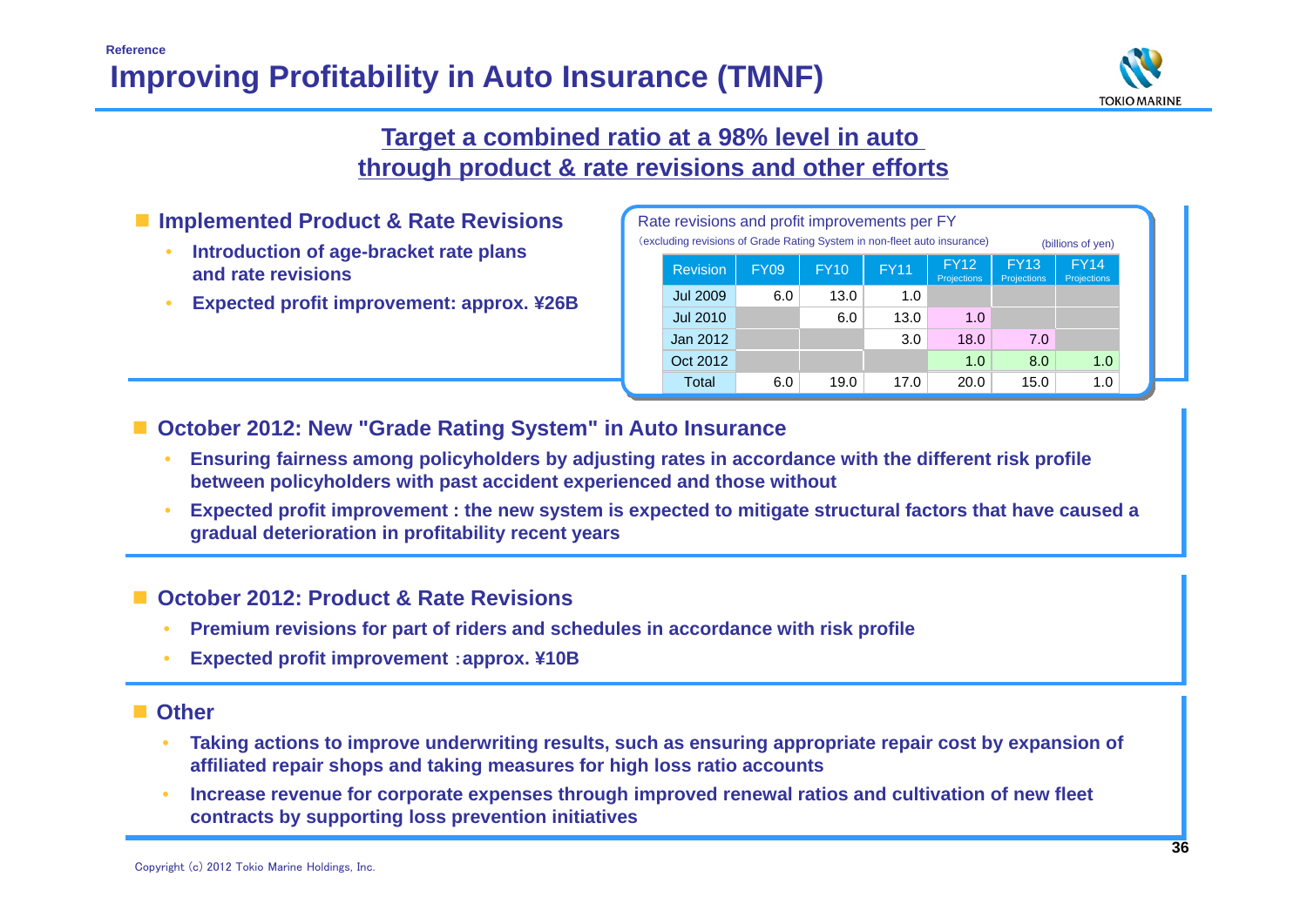

\*excluding capital transactions

## **Target an aggregate Adjusted Earnings increase of ¥180B (EV increase) \***

#### **Fiscal Year-end EV** (billions of yen)







•**In-force Policies**



#### •**New Policies**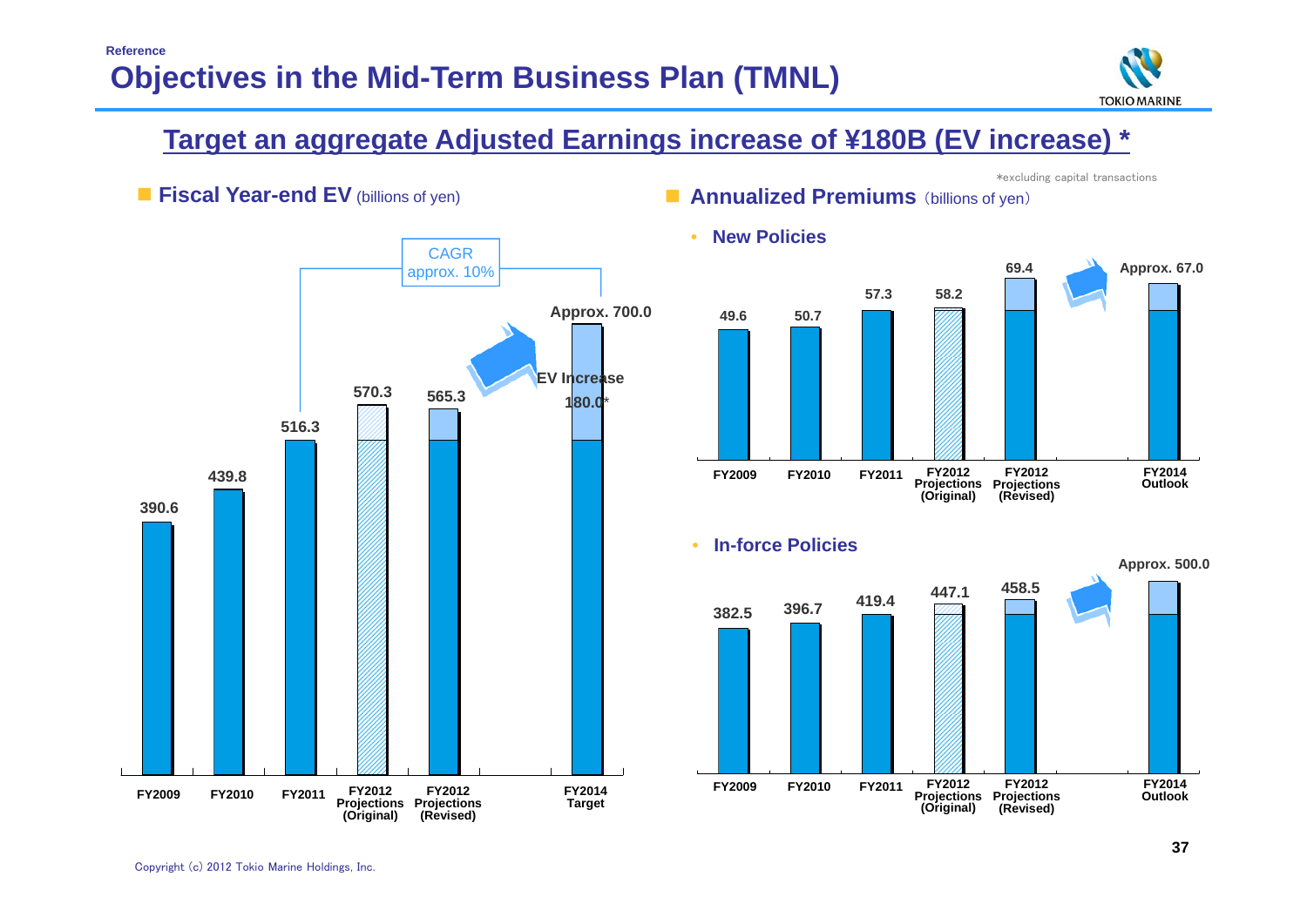## **Objectives in the Mid-Term Business Plan (International Insurance Business) Reference**



\*1: Excluding the adjustment relating to natural disasters in FY2011 1Q (¥27.9B)

\*2: Excluding the impact of natural catastrophes such as Thailand flood in excess of the amount forecast in the original plan

**TOKIO MARINE**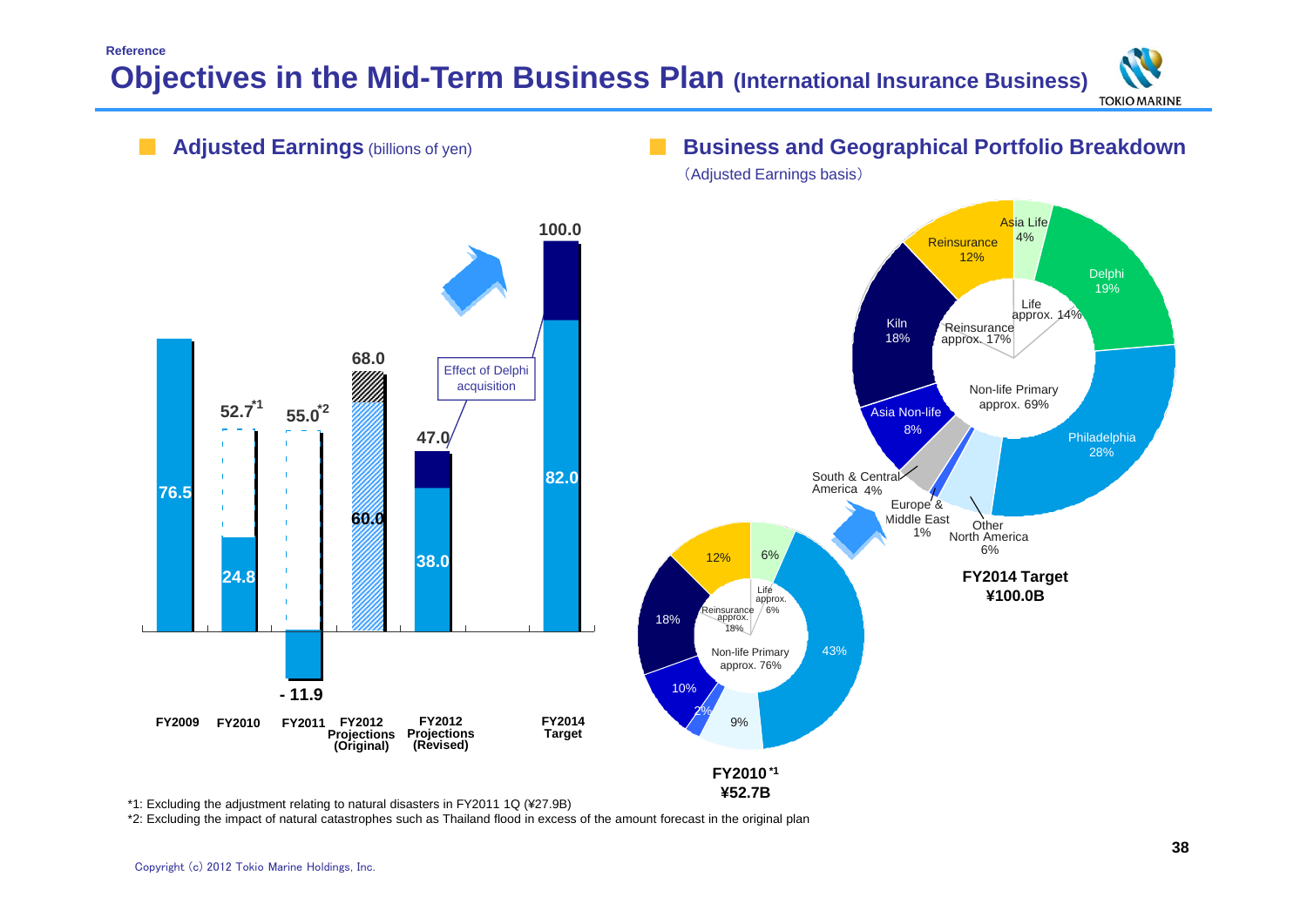

#### **1. Adjusted earnings\*1**





(3) Other businesses … Net income determined following financial accounting principles

#### **2. Adjusted capital\*1 (average balance basis) 3. Adjusted ROE**



(1) Property and casualty insurance business

#### (3) Other businesses … Net assets determined following financial accounting principles



- \*1 Each adjustment is after-tax basis
- \*2 Reversal are subtracted
- \*3 ALM: Asset Liability management Excluded as counter balance items against market value fluctuations of liabilities
- \*4 Calculations are based on net income basis for life insurance companies in certain regions.
- \*5 EV: Embedded Value

An index in which the net asset value and the net present value of profits generated form the existing policies are combined